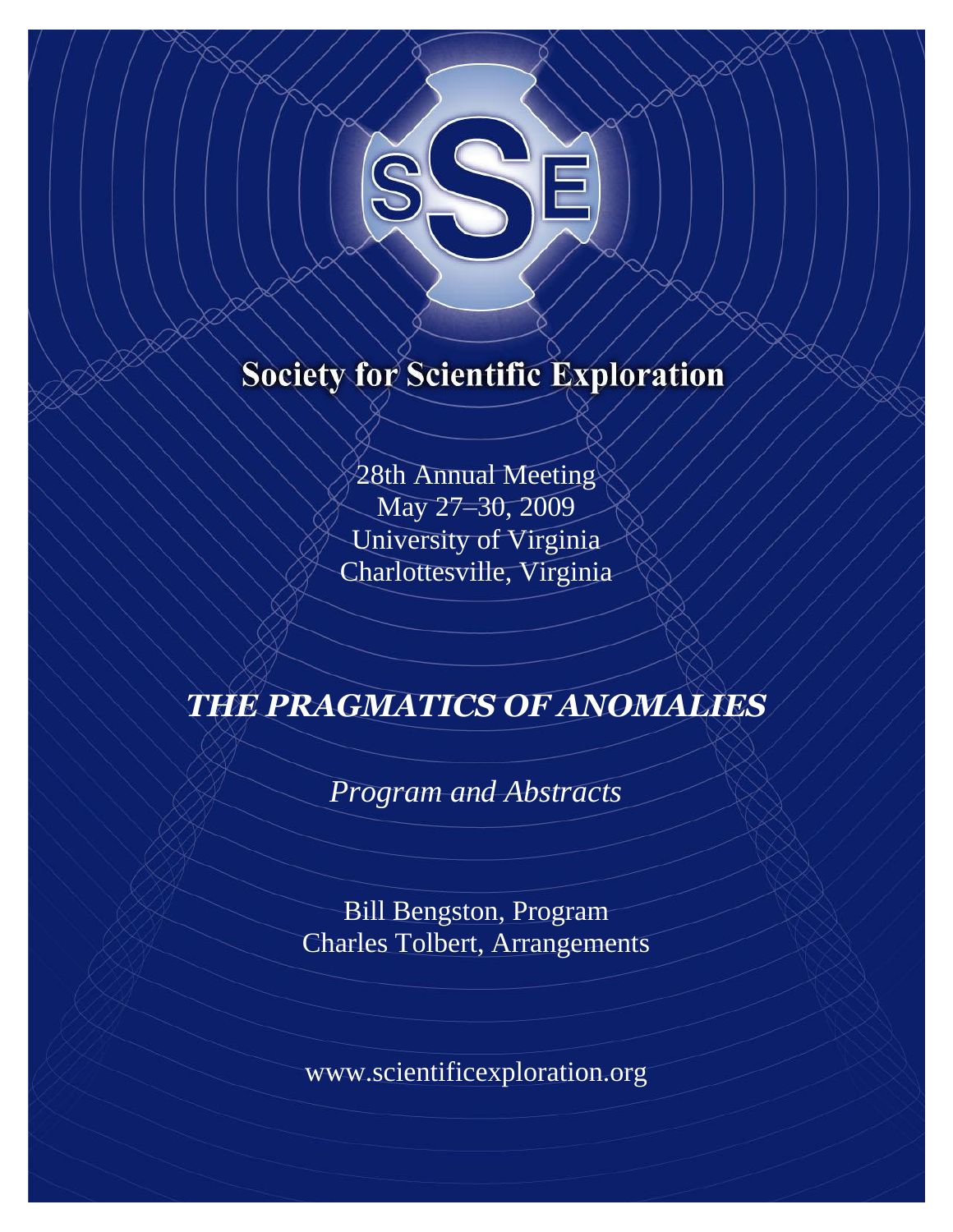# **Society for Scientific Exploration**

**28th Annual Meeting**

**May 27 – 30, 2009 University of Virginia Charlottesville, Virginia**

**Program Committee: Bill Bengston, Chair; York Dobyns; Dean Radin; Chantal Toporow**

> **Local Arrangements: Charles Tolbert**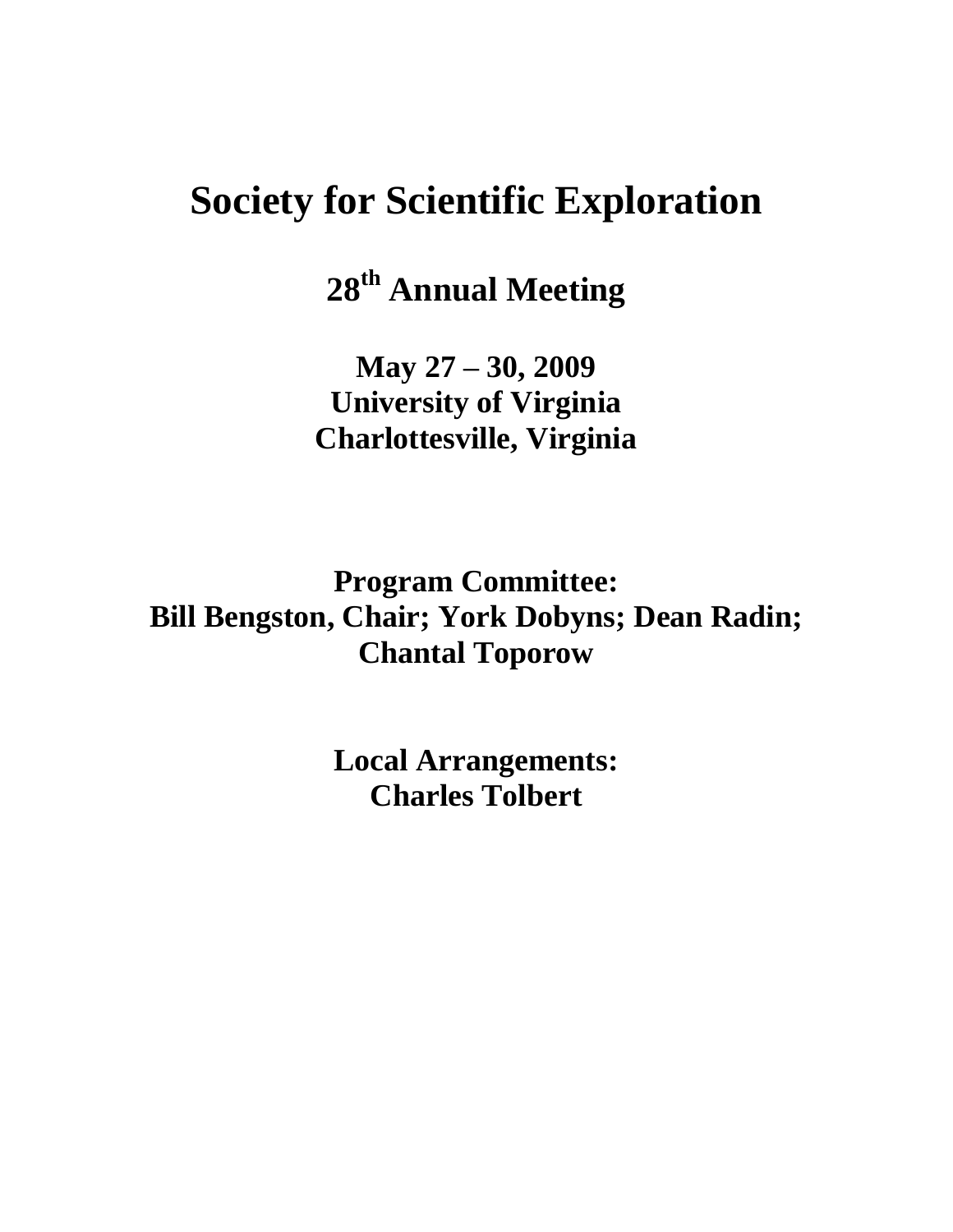# **PROGRAM AND ABSTRACTS Society for Scientific Exploration – 28th Annual Meeting University of Virginia, Charlottesville [www.scientificexploration.org](http://www.scientificexploration.org/)**

**Program Committee:** Bill Bengston, Chair, York Dobyns, Dean Radin, Chantal Toporow **Local Arrangements**: Charles Tolbert

**WEDNESDAY EVENING, MAY 27 (Jefferson Room, Cavalier Inn)**

**6:00 p.m.** Opening Reception and Registration

# **THURSDAY MORNING, MAY 28 (Clark Hall, Room 107 – all meetings)**

**9:00** Welcome and Introductions

## **THEME I: HEALING**

**9:15** Karen Lesniak, *The Effect of Intercessory Prayer on Wound Healing in Nonhuman Primates*

**10:00** Dick Blasband, *The Orgone Energy Accumulator and Healing Intention in the Treatment of Cancer in Mice*

**10:25** Gary E. Schwartz\* and Mark Boccuzzi, *Effects of Spiritual Energy Healing Intentions on Patterns of Cosmic Rays*

**10:50** BREAK

**11:10** Colin Campbell, *The China Study*

**11:55** Carlo Monsanto (sponsored by Brenda Dunne), *Healing From the Subjective* **12:20** LUNCH BREAK

## **THURSDAY AFTERNOON THEME II: SOME APPLICATIONS OF HEALING**

**1:45** Alastair Cunningham, *Teaching Self-healing to Cancer Patients: Relieving Suffering and Prolonging Life*

**2:30** Garret Yount, *Infrasonic Component of Qigong: Potential for Integration with Oncology*

**3:15** BREAK

**3:35** Bill Bengston, *Problems and Prospects of Transitioning from Experimental Data to Clinical Application*

**4:20** Dominique Surel, *Intuitive Intelligence© - An Alchemical Process*

# **4:45 BUSINESS MEETING**

# **THURSDAY EVENING PANEL**

**7:30** TRANSITIONING FROM ANOMALIES TO MAINSTREAM Henry Bauer, moderator. Panelists: Bob Jahn, Glen Rein, Garret Yount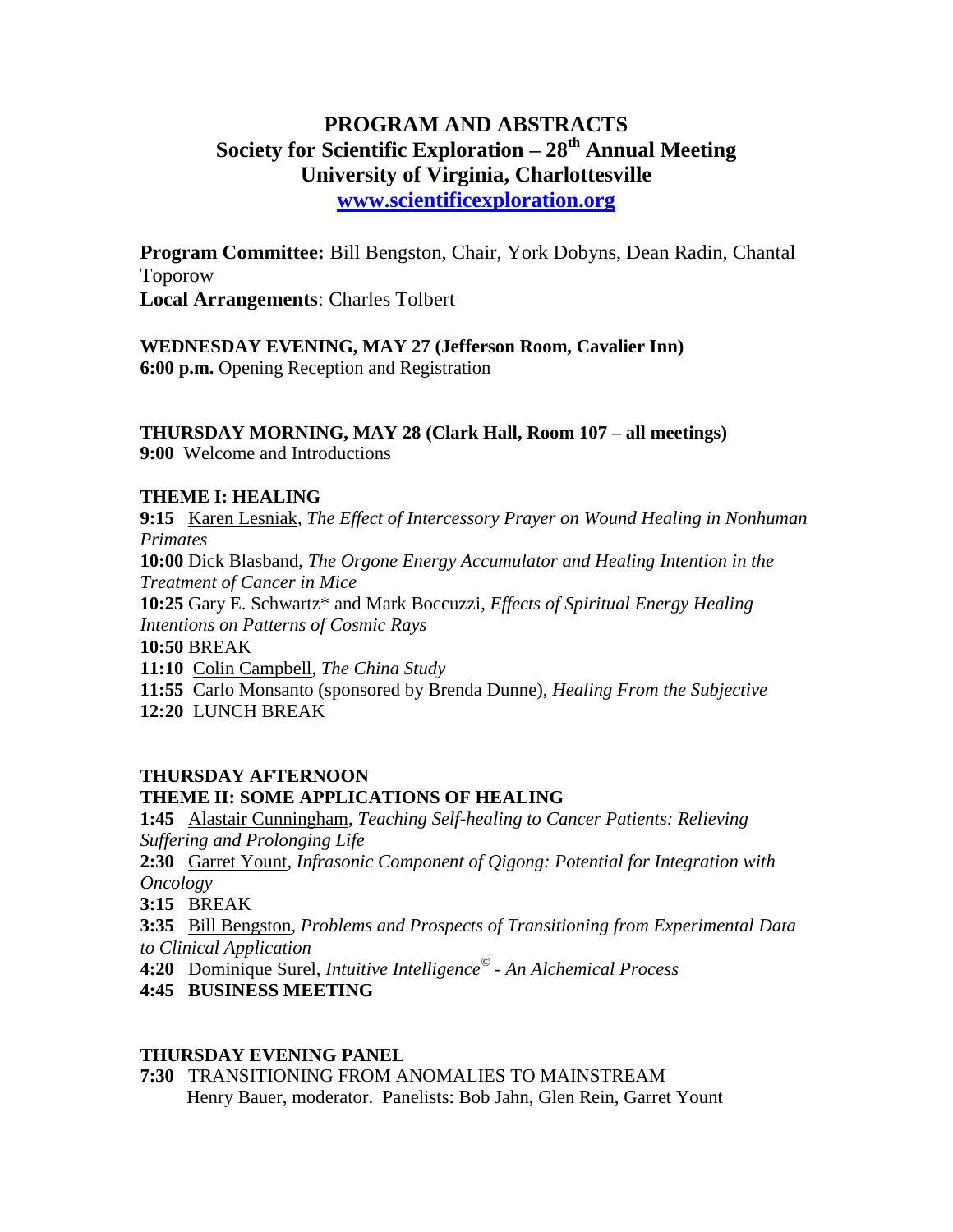#### **FRIDAY MORNING, MAY 29**

**9:00** Announcements

#### **THEME III: CONSCIOUSNESS STUDIES**

**9:15** Jay Gunkelman, *Consciousness: an Emergent Property of Mind-Brain Interaction* **10:00** Luke Hendricks (sponsored by Bill Bengston), *The Puzzle of 8 Hertz Resonance: Is it Schumann?*

**10:25** BREAK

**10:45** Robert Waggoner (sponsored by Dick Blasband), *Lucid Dreaming's Potential for the Science of Parapsychology*

**11:10** John Alexander, *Shamanism, Near-Death Experiences, and Remote Viewing*

**11:35** Ed Sarath, *Improvisation and Anomalies in Music and Science*

**12:00** Lindsay Morris and Imants Baruss, *Psychological Correlates of Anomalous Human/Machine Interactions*

#### **12:25 YOUNG INVESTIGATORS MEETING** LUNCH BREAK

#### **FRIDAY AFTERNOON**

#### **THEME IV: APPLICATIONS AND INTERPRETATIONS**

**2:10** York Dobyns, *Making ARV Work*

**2:35** John Valentino, *SyncTXT: An Ongoing Experiment in Synchronicity and* 

*Subconscious Psi using Remote Random Event Generator Devices and Cell Phones*

**3:00** Stephen Parker (sponsored by John Valentino), *The Patent Hurdles Faced By Companies Seeking To Protect Inventions In Emerging and/or Not Widely Accepted* 

*Sciences*

**3:25** BREAK

**3:45** John Kineman, *Relational Science: A Theoretical Framework for PSI Phenomena*

- **4:10** Douglas Richards, *Intelligent Agency and Anomalies*
- **4:35** Our Pal Asija, *A Novel Perspective on Anomalies*

**5:00** BREAK

#### **FRIDAY EVENING**

**6:15 Banquet** – The Rotunda 6:15 Cocktails 7:00 Dinner

## **8:00 Banquet Panel: The Future of the SSE**

(Garret Moddel moderator. Panelists to be announced.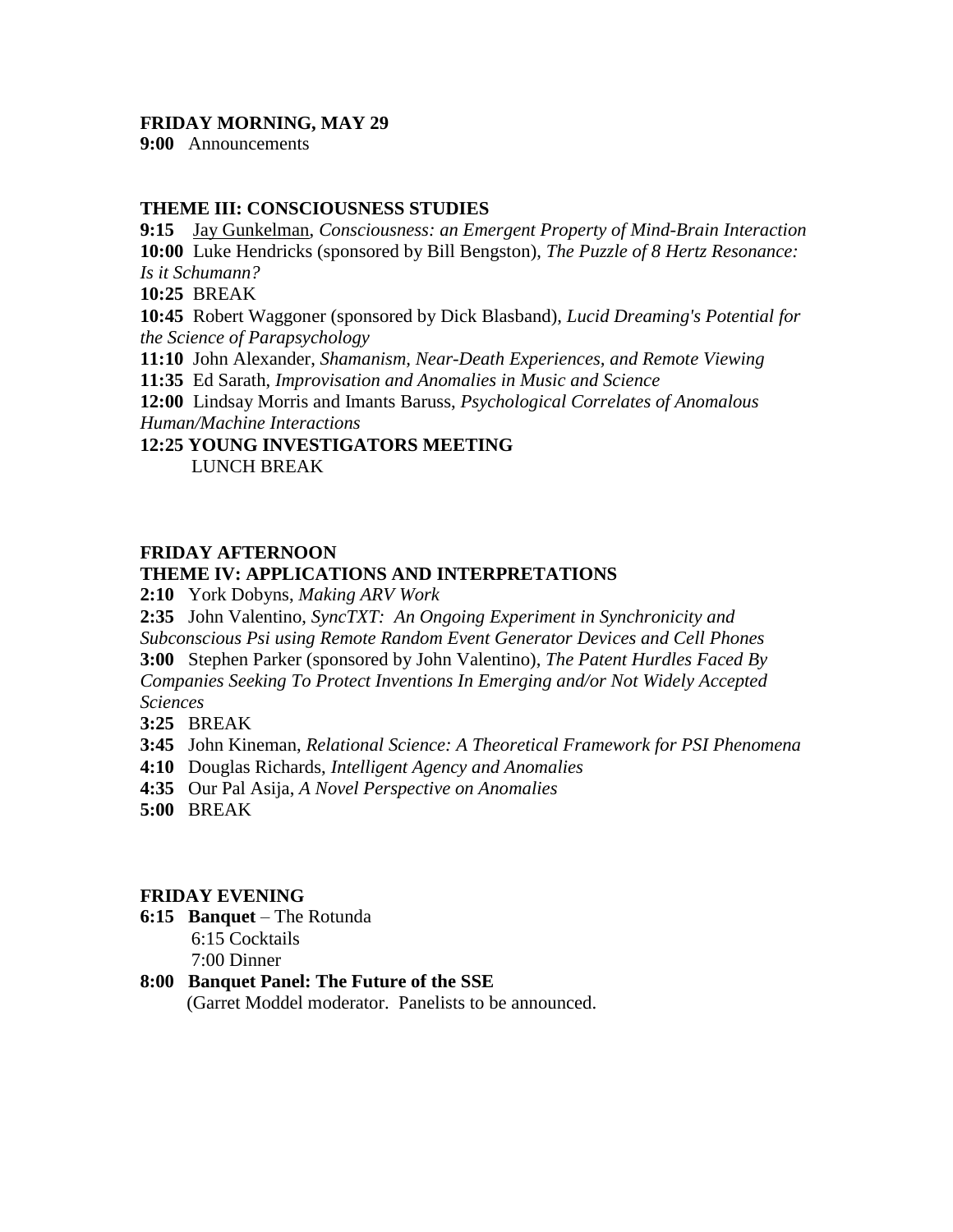#### **SATURDAY MORNING, MAY 30**

**9:00** Announcements

#### **THEME V: PHYSICAL ANOMALIES**

**9:15** Mahadeva Srinivasan, *Do Elemental Transmutations Occur in Simple Experimental Configurations? Could Alchemy After All Be True?* **9:40** Peter Sturrock, *Enigmatic Periodicities in Nuclear Processes* **10:05** Garret Moddel, *Something from Nothing: An Evaluation of Vacuum Energy Extraction Methods* **10:30** BREAK **10:50** Tom Dykstra, *Disproving the Current Theory of Insect Olfaction: Temporal Evidence* **11:15** Glen Rein, *Homeopathy: Energetic Mechanism for Information Storage* **11:40** Courtney Brown, *Theory and Data in Support of Multiple Universes and the Implications of this to the Physical and Social Sciences* **12:05** LUNCH BREAK

## **SATURDAY AFTERNOON THEME VI: INTERPRETATIONS**

**1:30** Charles Emmons, *Framing the Scientific Search for Spirit* **1:55** James Beichler (sponsored by Bernard Carr), *A Cosmology with Consciousness: Building a pragmatic model of anomalies from scratch*

**2:20** Maria Syldona, *Perspectives on anomalies research and human evolutionary development: Toward a hybrid science* **2:45** BREAK

## **THEME VII: SURVIVAL**

**3:00** Julie Beischel, *Mediumship under the Microscope: Science and the Afterlife* **3:45** Jane Katra, *After-Death Communications Involving Two Bonded Parapsychologists that Challenge the Super-Psi Explanation* **4:10** Bruce Greyson, *Is Postmortem Survival a Scientific Hypothesis?*

**4:55 CLOSING RECEPTION** and Tour of the Division of Perceptual Studies, including the Ian Stevenson Memorial Library and the Ray Westphal Neuroimaging Laboratory, Department of Psychiatry & Neurobehavioral Sciences, University of Virginia

Bruce Greyson, host; sponsored by the SSE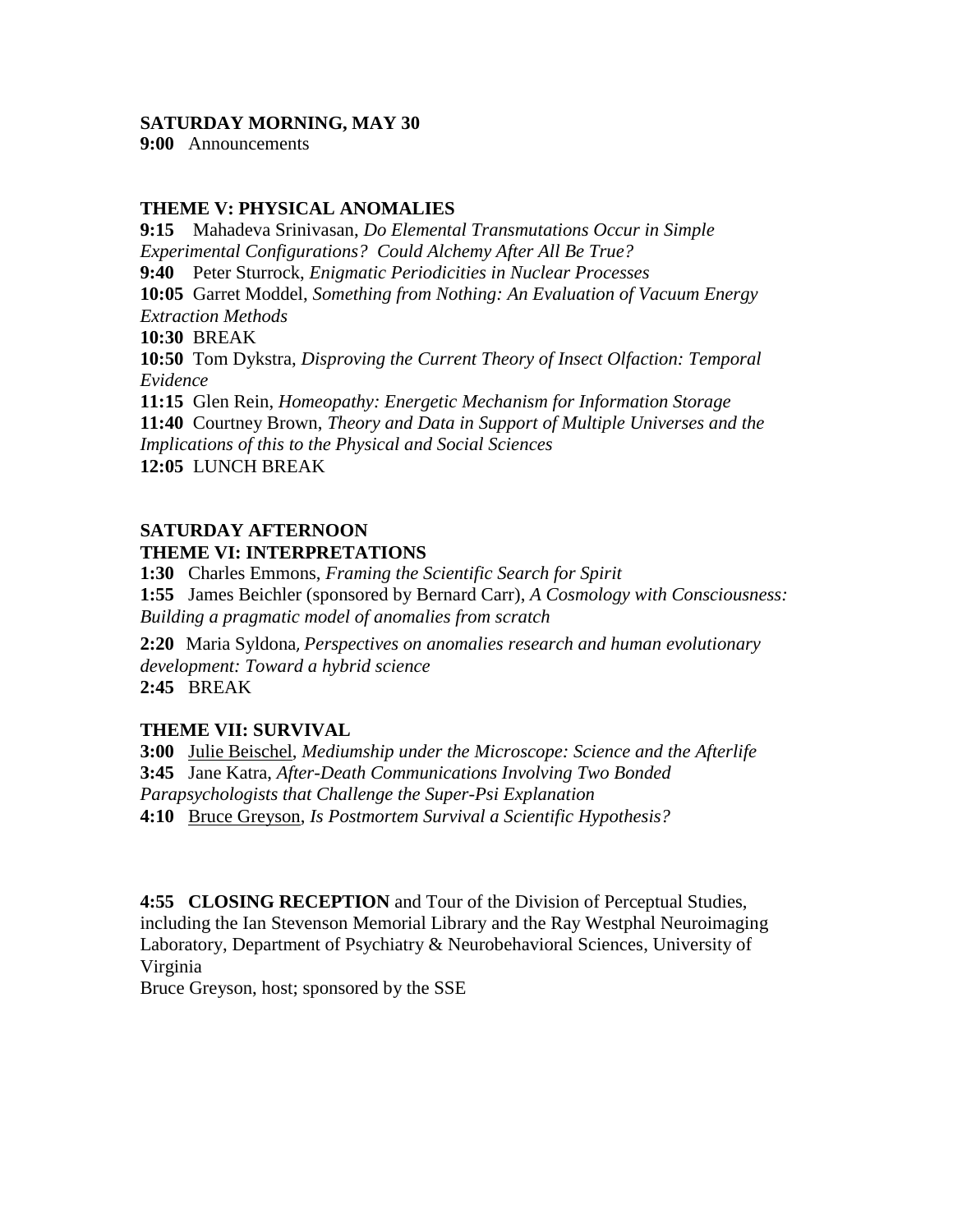## **THE EFFECT OF INTERCESSORY PRAYER ON WOUND HEALING IN NONHUMAN PRIMATES**

#### **Karen Lesniak**

Intercessory Prayer (IP) has been examined as a healing modality in various medical conditions. Though the findings across conditions are equivocal, several studies have shown positive health effects of IP on a variety of outcome measures. The study of IP remains controversial. Little is known about the physiologic mechanisms underlying these potentially IP-induced health improvements. Multiple methodologic concerns have also been noted regarding these studies related to social, cognitive and other psychological factors of the human participants, attributing positive health effects to these confounders rather than a direct result of the IP intervention. To avoid the confounding effects inherent in IP studies with human subjects, this study examined hematologic, immunologic, neuroendocrine, and behavioral mechanisms that may be related to improved wound healing in nonhuman primates (Garnett's greater bushbabies) that were receiving oral L-Tryptophan for treatment of chronic self-injurious behaviors. IP initiation, conducted in a double-blind, randomized manner and on a daily basis for four weeks by experienced prayer intercessors, was coincident with onset of L-Tryptophan administration. Following IP/L-Tryptophan treatment, prayer group animals had greater reduction in wound size than non-prayer animals. Changes were found in several physiological and behavioral variables. Prayer group animals had greater increase of red blood cells, hemoglobin, and hematocrit, greater reduction of both mean corpuscular hemoglobin and corpuscular volume, as well as reduction in wound grooming and total grooming behaviors than non-prayer group animals. These results are consistent with prior findings of IP effectiveness and may provide direction for further study of IPinduced health improvements in both human and animal models

#### **About the Author:**

Karen Lesniak is an Assistant Professor in the Psychology department at Loma Linda University in Loma Linda, CA. Dr. Lesniak has life-long interest in the relationship of the body, mind, and spirit to health, first pursuing graduate studies during the 1980s in exercise science, health promotion, and psychology. Following many years of working with medical patients, and in the areas of health promotion and health behavior change, she then received her Ph.D. in Health Psychology and Behavioral Medicine from the University of North Texas in 2000. Though Dr. Lesniak's research is in several areas, she has particular interest in the role of spirituality and religious practices on health outcomes. In addition to her academic career, Dr. Lesniak has worked in major medical centers in Mississippi, Texas, Wisconsin, and southern California where she has engaged in biopsychosocial-spiritually based patient care, clinical training, and clinical program development.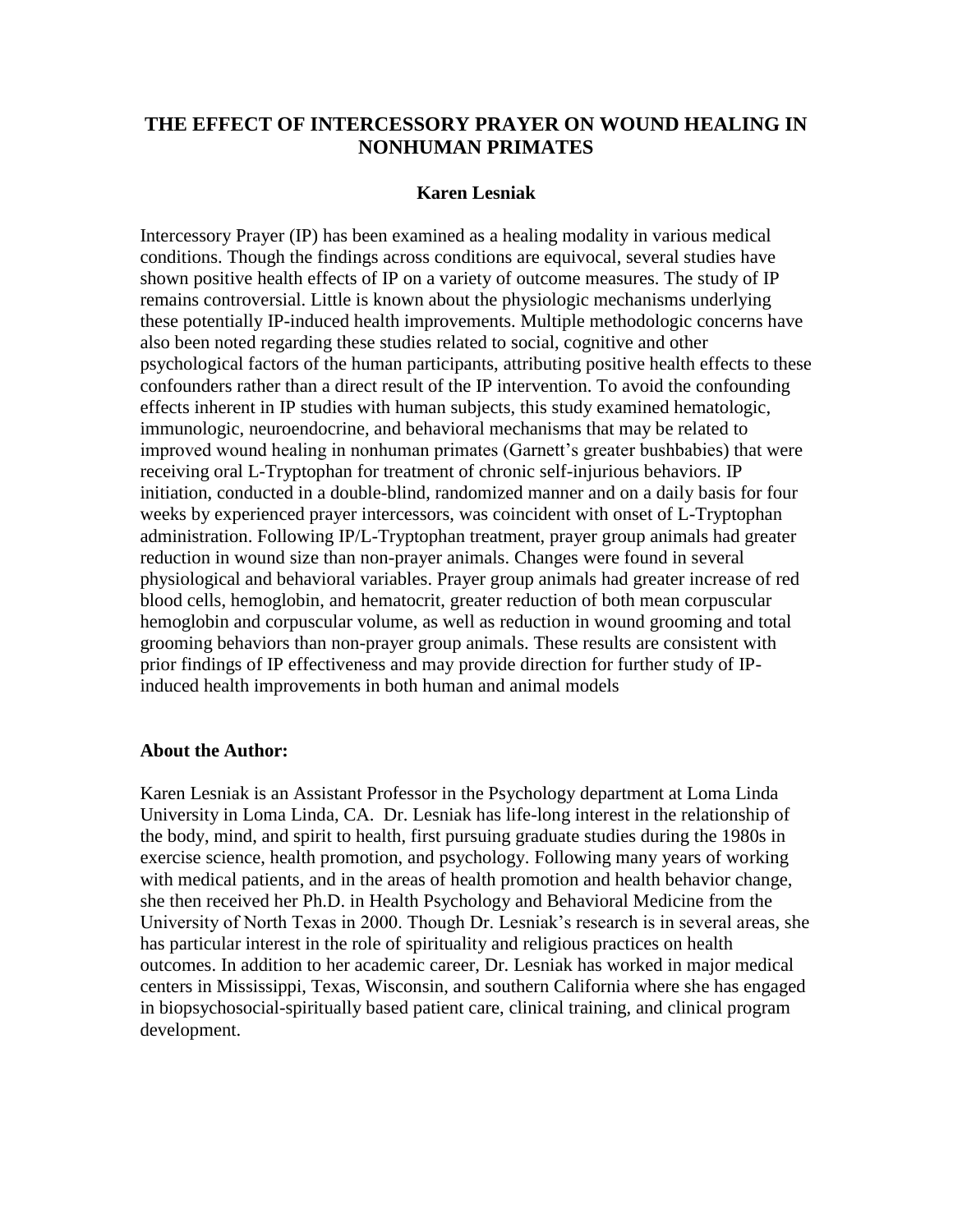# **THE ORGONE ENERGY ACCUMULATOR AND HEALING INTENTION IN THE TREATMENT OF CANCER IN MICE**

## **Dick Blasband**

It has been experimentally demonstrated that cancer mice treated with an orgone energy accumulator (W. Reich and students) lived significantly longer than untreated controls. Recently Bill Bengston experimentally demonstrated that the same strain of cancer mice treated by local healing intention also lived significantly longer than the controls. An examination of the pathophysiology of the mice in both experiments indicates that the treated mice compared to the controls showed marked inflammatory changes at the tumor site. It is postulated that this is the mechanism whereby both the accumulator and intentional healing exert their healing influence and that in some way there is a functional identity in healing and the use of the accumulator.

#### **About the Author:**

Richard A. Blasband, M.D., is a psychiatrist in Sausalito, CA who practices psychiatric orgone therapy and healing by mental intention. He is also Research Director of the Center for Functional Research which is devoted to the experimental investigation of the interface between life energy and consciousness. His professional memberships include SSE and the International Consciousness Research Laboratories. He has published over 60 papers on his areas of interest.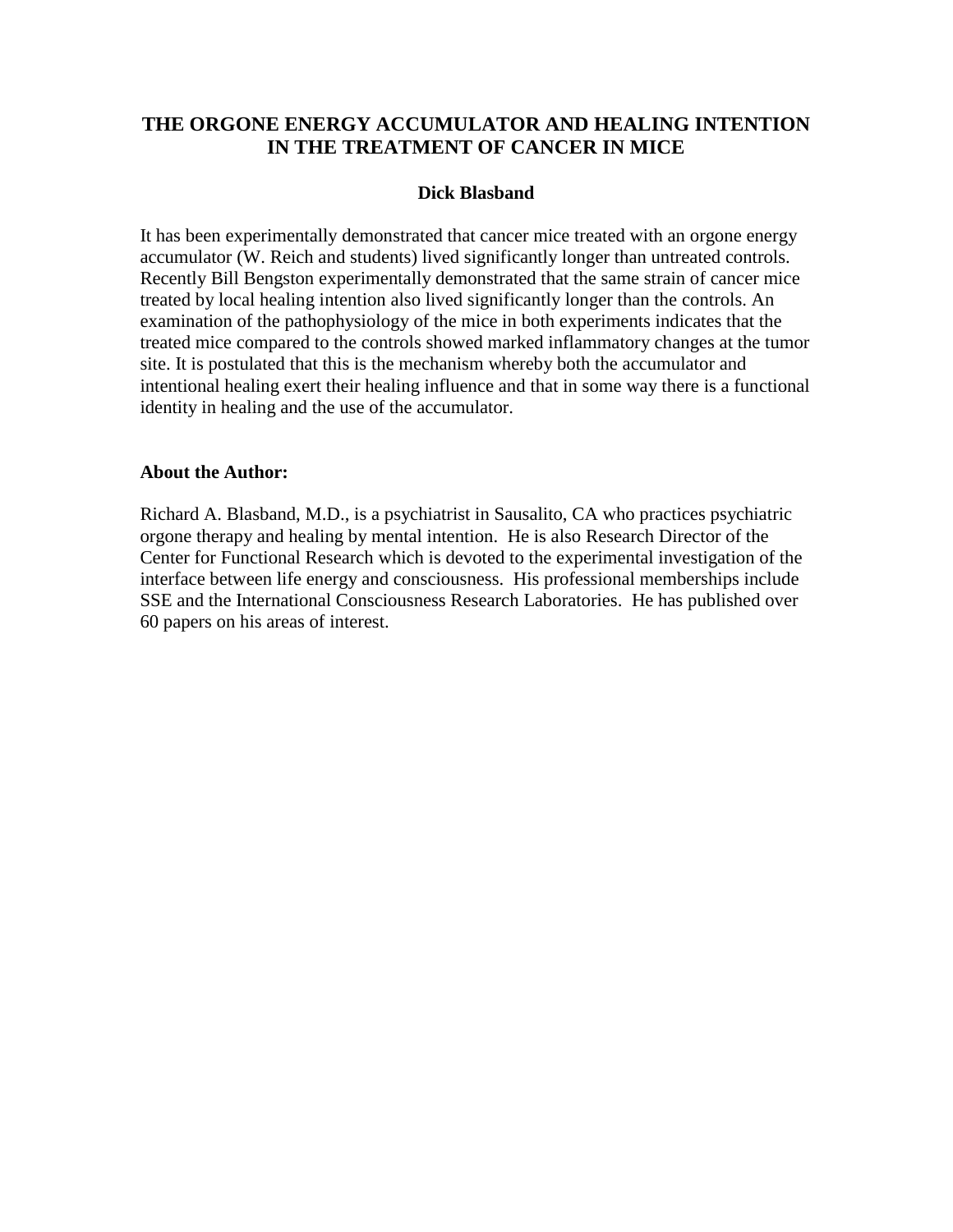## **EFFECTS OF SPIRITUAL ENERGY HEALING INTENTIONS ON PATTERNS OF COSMIC RAYS<sup>1</sup> Gary E. Schwartz\* and Mark Boccuzzi**

As reviewed in *The Energy Healing Experiments* (Schwartz, 2007) and *The Intention Experiment* (McTaggart, 2007), a large body of evidence exists suggesting that human intention – both individual and collective – can have local and distal effects on living systems. Numerous spiritual energy healing traditions posit that some sort of Universal Energy is invited to enter the consciousness and body of the healer; the healer is taught to use his or her intentions to direct this energy for "the best and highest good" of the patient or client. It is typically assumed that this energy or "higher power" is of a "high frequency"; however, to the best of our knowledge, no laboratory research has been conducted to address this assumption. Using a computer controlled low light CCD camera system cooled to -77 degrees centigrade, our laboratory has documented that it is possible to detect super-low intensity biophoton emissions from plants and humans, including "auras" surrounding and interconnecting living systems (reviewed in Creath and Schwartz, *Journal of Scientific Exploration,* Vol. 19, No. 4, pp. 531–550, 2005). The CCD chip detects sporadic bursts of high energy, high frequency cosmic / gamma rays; these gamma bursts are typically treated as "noise" and removed prior to statistical analysis. However, we theorized that patterns of cosmic ray activity, analyzed using fast Fourier transform (FFT) images generated by ImageJ analysis software (available from the National Institutes of Health), might reflect the presence of high frequency energies purportedly generated during spiritual energy healing practices. After pilot studies suggested that FFT's of cosmic ray patterns changed during the practice of spiritual energy healing, a carefully controlled experiment was conducted. The camera's lens was focused on a stage containing white graph paper in a completely dark, light-tight metal chamber. The light-tight chamber was housed in a temperature controlled light-tight room. The computer and research assistant were housed in a separate room. Each run consisted of a 30 minute baseline 512 x 512 pixel image that was subtracted from four 30 minute data image trials. Eight runs involved a spiritual energy healing practitioner intending that the Universal Energy enter the "distant" light-tight chamber housed in the separate room; 4 of the runs involved the third 30 minute data trial and 4 runs involved the fourth 30 minute data trial. Eight matching runs had the same practitioner perform an intention meditation control where he focused his attention on imaging the stage in the chamber, but without inviting the Universal Energy to participate. Sixteen runs were conducted as "blank" trials to control for possible order and time effects. Cosmic ray images were generated for each of the 128 data trials. FFT images were calculated, and Plot Profile statistics provided by ImageJ software were performed. Analyses of variance revealed a highly significant (p<.0000001) condition by averaged pixel interaction for the Universal Energy compared to the Meditation Intention and Blank Controls. Alternative interpretations of the findings, including experimenter belief, are considered.

#### **About the author:**

Gary E. Schwartz is a Professor of Psychology, Medicine, Neurology, Psychiatry, and Surgery, and Director of the Laboratory for Advances in Consciousness and Health, at The University of Arizona in Tucson. He is also Corporate Director of Development of Energy Healing at Canyon Ranch.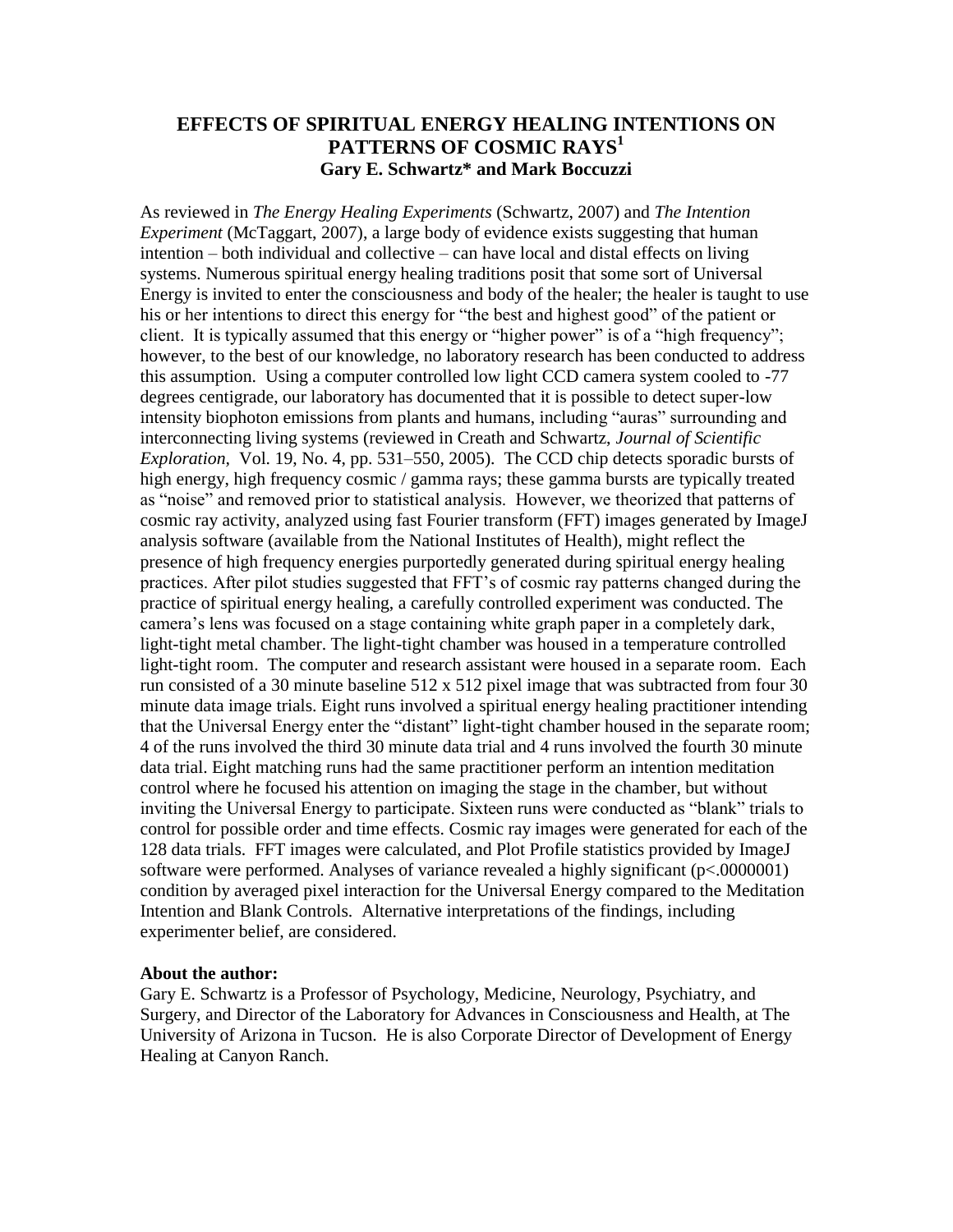## **THE CHINA STUDY Colin Campbell**

Even though Plato—and before him, Pythagoras—briefly wrote, as a Socratic dialogue, about the health value of plant-based diets, we still today don't really 'get it'. Ever since that time, when the idea re-emerges it has been repeatedly maligned and oftentimes with considerable hostility. Now we have extraordinarily impressive 'high tech' modern scientific evidence that a whole foods, plant-based diet not only prevents future degenerative diseases (e.g., coronary, neoplastic, autoimmune), but also reverses these diseases after they are diagnosed. The evidence also is unusually comprehensive and profound, and exists all the way from sub-cellular levels up through whole bodied individuals and their societies and environments. A remarkable unity of purpose emerges within a remarkable complexity of form.

Personally, for more than a half century, I have watched and participated in the development of this information all the way from hypotheses generation, data interpretation and publication in the experimental laboratory to the formulation of national and international policies for public health programs. Regretfully, I have also watched the emergence of fads and mythologies that become part of an intransigent status quo. Remarkably, the resistance and hostility against the eventual idea may be just as strong today as it was centuries ago, except now it is catalyzed by exceptional amounts of money.

We now have an environment that simultaneously harbors two sharply contrasting paradigms. One is a health-giving paradigm that is without parallel in medical practice and public health communities. The other is a self-serving paradigm that vigorously resists at every opportunity legitimization of the first. Unfortunately, the proponents of this latter paradigm has the funding to do whatever they want in their own self-serving interests, all the way from determination of biomedical research funding priorities to the development of public policy and information programs. The public, although somewhat suspicious of these shenanigans, has a very limited view of how serious is this difficulty, primarily because, like slaves, they feed on the filtered information that they are given. Such is (was?) the price of a financially unbalanced free market system that has led to the wealth of a few at the expense of the health of the many. Is it possible that we might see a meltdown of the contemporary health care system like that of the recent meltdown of the financial system?

#### **About the author:**

T. Colin Campbell, who was trained at Cornell (M.S., Ph.D.) and MIT (Research Associate) in nutrition, biochemistry and toxicology, spent 10 years on the faculty of Virginia Tech's Department of Biochemistry and Nutrition before returning to the Division of Nutritional Sciences at Cornell in 1975 where he presently holds his Endowed Chair (now Emeritus). His principal scientific interests, which began with his graduate training in the late 1950's, has been on the effects of nutritional status on long term health, particularly on the causation of cancer. He has conducted original research nvestigation both in experimental animal and human studies, and has actively participated in the development of national and international nutrition policy.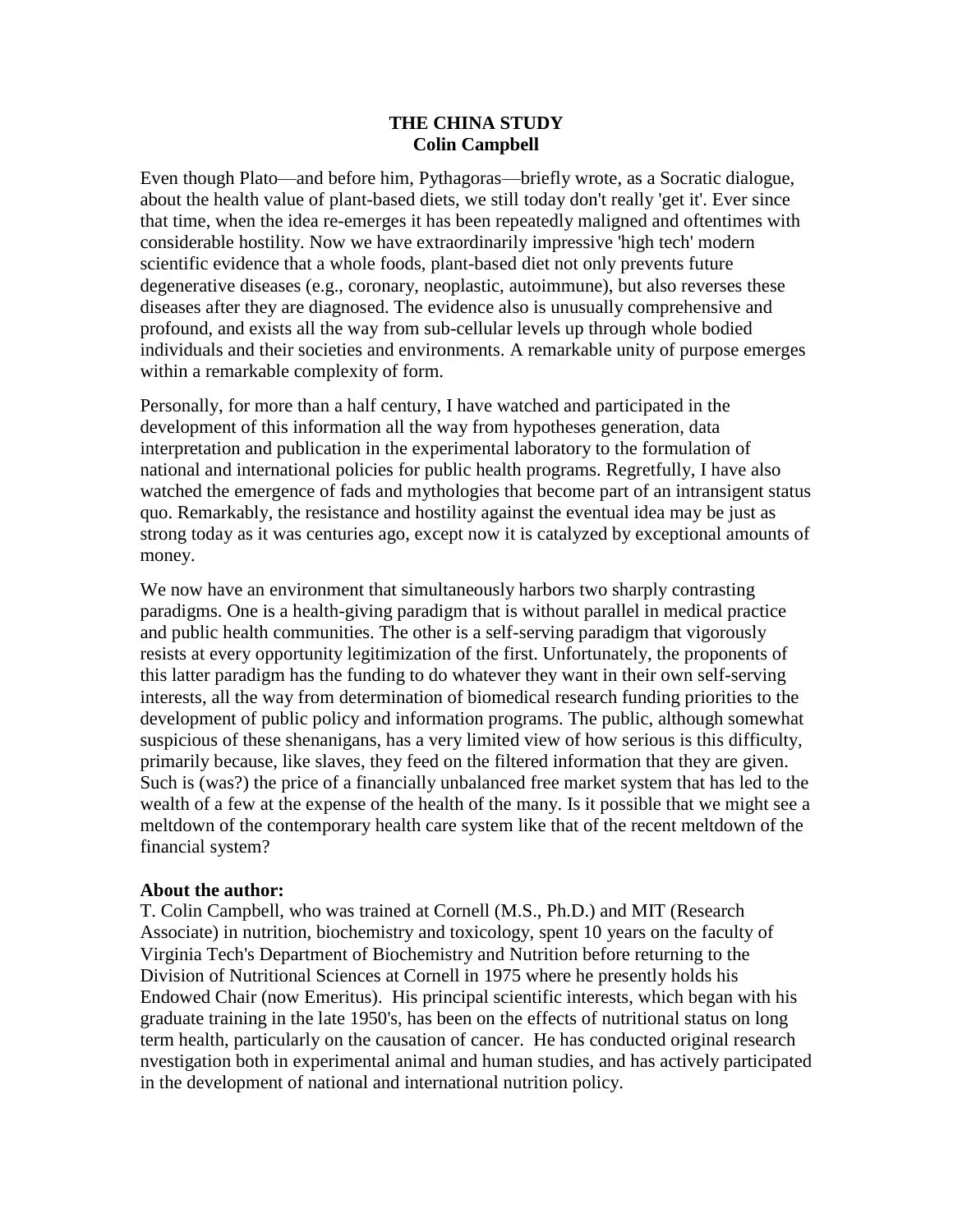# **TEACHING SELF-HEALING TO CANCER PATIENTS: RELIEVING SUFFERING AND PROLONGING LIFE**

## **Alastair Cunningham**

It is obvious that the mind influences virtually everything that happens in the body, both through behaviours and through internal neuro-endocrine mechanisms. In spite of this, the scientific community interested in the "mind-cancer" relationship seems to have concluded that mental state or change cannot affect survival duration in cancer patients. This is a "type II error", arrived at by drawing sweeping negative conclusions from results of randomised controlled trials, a method fashionable in medical research but unsuited to investigating this problem.

I will describe a multistage program of self-healing for cancer patients and family members which has been conducted for some 30 years, with many thousands of patients, at the Ontario Cancer Institute, Canada. The effects of taking this program depend, unsurprisingly, on how intensely it is pursued, something that varies tremendously between individuals. At a very basic level (4 - 12 weekly group sessions) it alleviates distress by teaching concrete coping skills, such as deep relaxation, use of mental imagery, meditation, self-reflection and goal-setting. For those who pursue it further, through analysis of their psychological habits and towards understanding and practising spiritual ideas, profound changes are often experienced, including a peaceful acceptance of mortality. I will present results using correlative analysis of mixed qualitative/quantitative data to show that substantial prolongation of life occurs in many of those (relatively few) patients who become involved in self-healing in a dedicated way. Psycho-physiological mechanisms for this are unclear, although likely to involve such conventional processes as decreasing local inflammation and blood supply to tumors. Of more interest is to speculate on how the observed impact of spiritual ―connectedness‖ may promote healing in the physical body.

#### **About the Author:**

Now retired, Dr. Cunningham was for 28 years a senior scientist at the Ontario Cancer Institute, and Professor of Medical Biophysics (and more recently also of Psychiatry) at the University of Toronto. He has Ph.D. degrees in both Immunology and Clinical Psychology, and is a registered psychologist. He has written 5 books and is first author on over 100 research papers.

Dr Cunningham's research for the last 25 years has been largely devoted to investigating psychological self-healing. For this purpose, a program called the Healing Journey has been developed and extensively tested. A recent study also showed that those patients with medically incurable metastatic cancers who pursued their healing work to an advanced level lived significantly longer than was predicted by experts. Long-term survivors had a characteristic style of adaptation, displaying greater authenticity and autonomy in their lives, and a more tolerant acceptance of themselves and others. Dr Cunningham continues to run the Healing Journey program at PMH, and elements of it are also conducted at the various Wellspring centres, and elsewhere. More information on the program and the research can be found on [www.healingjourney.ca.](http://www.healingjourney.ca/)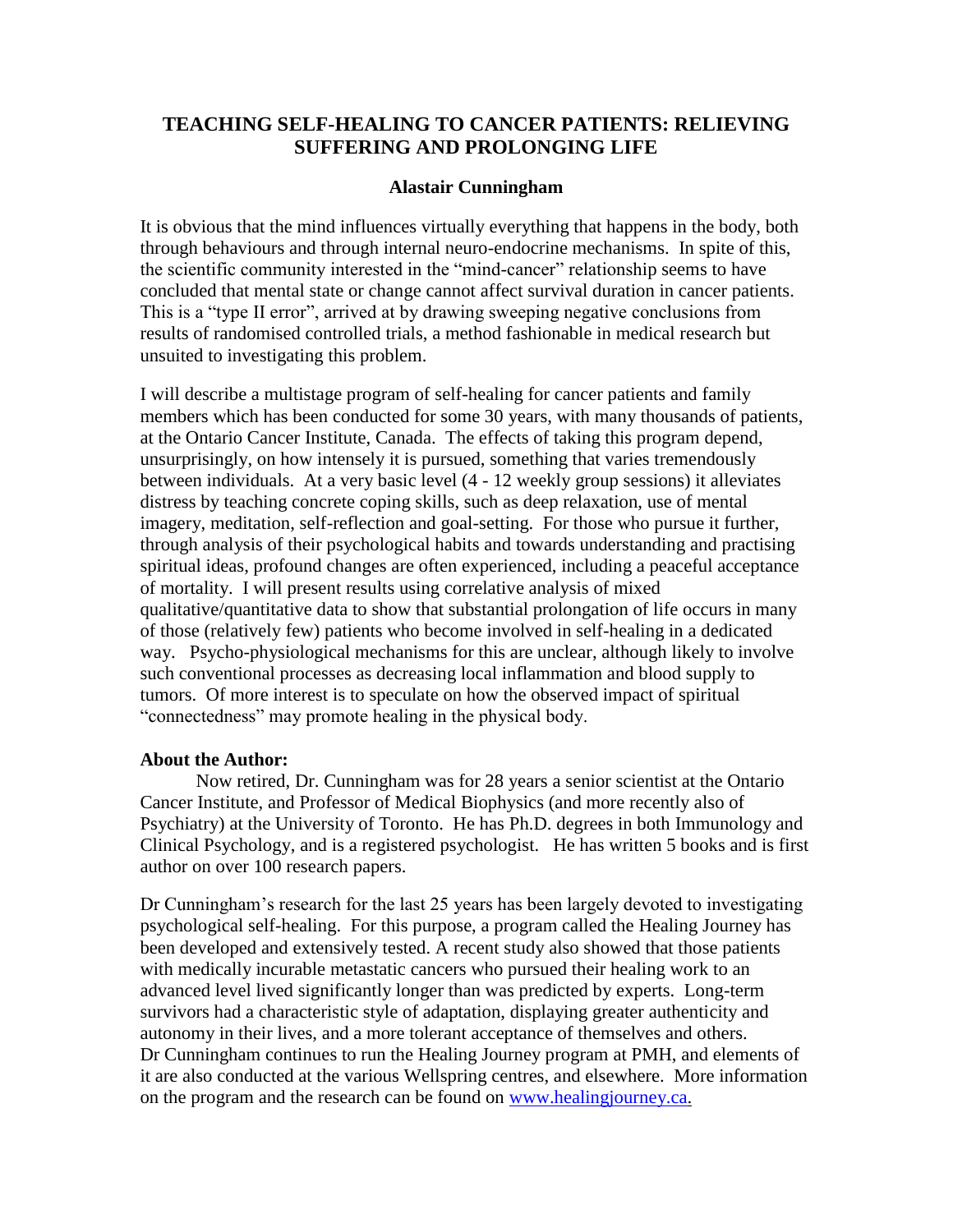## **INFRASONIC COMPONENT OF QIGONG: POTENTIAL FOR INTEGRATION WITH ONCOLOGY**

#### **Garret Yount**

The development of nontoxic agents that can selectively enhance the cytotoxicity of chemotherapy is an important aim in oncology. This presentation summarizes unpublished findings indicating that an infrasound generator designed to mimic external Qigong treatment can function as a potent chemosensitizer. Human glioblastoma cell lines harboring wild-type p53 or mutant p53 were treated in culture with cisplatin, infrasound emissions or the combination of the two agents and induction of apoptosis was quantified. Infrasound delivered at moderate levels (~80 dB) with dynamic frequency content (7-13 Hz) did not induce significant changes in glioblastoma cell viability or morphology yet combining infrasound with cisplatin augmented the induction of apoptosis by the chemotherapy  $(p<0.05)$ . Increased cellular uptake of the fluorophore calcein following infrasound exposure was revealed, indicating that increased cell membrane permeability underlies the ability of infrasound to sensitize glioblastoma cells to the cytotoxic effects of cisplatin. Similar to ultrasound and shock-wave techniques, local application of infrasound in clinical settings would combine the enhancement of drug transfer with the capability of restricting this effect to the desired area. Specifically in the case of treating intracranial tumors, infrasound may prove superior to ultrasound as its relatively longer wavelength can penetrate solids more easily (i.e., delivery through the skull bone) as well as being less disruptive to the brain than shock-waves. Thus, localized augmentation of chemotherapy protocols by infrasound may qualify as a promising strategy to ultimately improve the clinical outcome of glioblastoma and perhaps other cancers.

#### **About the Author:**

Garret Yount directs a molecular and cellular biology laboratory at the California Pacific Medical Center Research Institute in San Francisco, California, focusing primarily on helping people with cancers. His interest in integrating Traditional Chinese Medicine with Western treatments for cancer has led to collaborations with scientists and practitioners from China, Japan, Canada. Recently, he has collaborated with an interdisciplinary team to develop one of the first proposals calling for an international project integrating modern genomics with the perspectives emerging within the neurosciences regarding the mind-body connection. Dr. Yount is also founder of Conscious Genes Inc., a company dedicated to awakening the public to their ability to consciously influence gene expression within the body and promote health.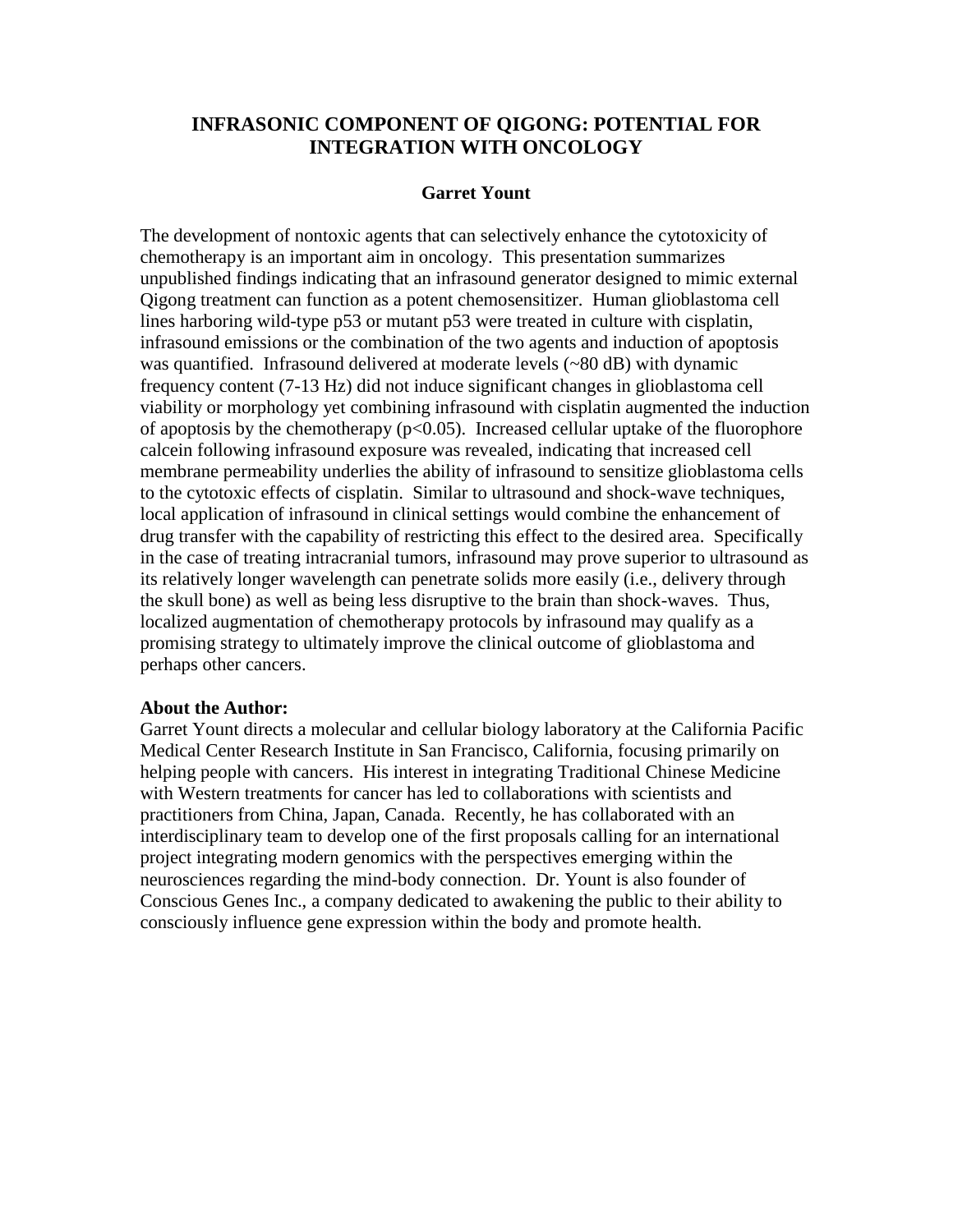# **PROBLEMS AND PROSPECTS OF TRANSITIONING FROM EXPERIMENTAL DATA TO CLINICAL APPLICATION**

## **Bill Bengston**

The orientation of those interested in the experimental data on healing is oftentimes different than those whose chief interest is in clinical application. The experimentalists generally take the traditional empirical approach of the basic sciences, emphasizing the demonstration of valid and reliable data and seeking some theoretical understanding. Clinicians have often been trained in a particular healing modality, and then more eclectically rely on their experience and intuitive sense about how healing works. The public, meanwhile, has increasingly turned to "alternative and complementary" medicine, and is rarely concerned about the issues deemed important by either experimentalists or clinicians.

I have experience in both the experimental and clinical sides of healing. To date, for example, I have conduced 10 experiments on mice in five separate labs, including two medical schools. These experiments, five of which have been published to date, have demonstrated reliable cures on mice infected with cancers that are normally fatal. These cancer cures have been replicated using skeptical volunteers. Clinically, I have also applied the same healing techniques to selected individuals with positive results, and others that have been trained by me have done likewise. These clinical applications have not yet been done in a controlled setting, and so remain only anecdotal.

This talk will concern itself with some of the issues involved in transitioning from experimental to clinical work. That is, I will summarize "what I think I know" from the experimental data, and "what I still need to know" to open the door to clinical application. The latter involves questions of dose response and whether healing can indeed be taught. In addition, there are some methodological complications involving the "resonant bonding" of experimental and control group animals resulting in the possibility of type II errors in research that have not been sufficiently addressed.

**About the Author:** Bill Bengston is Professor of Sociology at St. Joseph's College in New York. In addition to his "day job" teaching a variety of courses, including research methods, statistics, and supervising theses, he has been involved in researching various aspects of healing for several decades. To date this research has included ten hands on healing experiments on cancerous mice at five different institutions, including two medical schools. Five of these experiments have been published in JSE, JACM, and Explore. [wbengston@sjcny.edu](mailto:wbengston@sjcny.edu)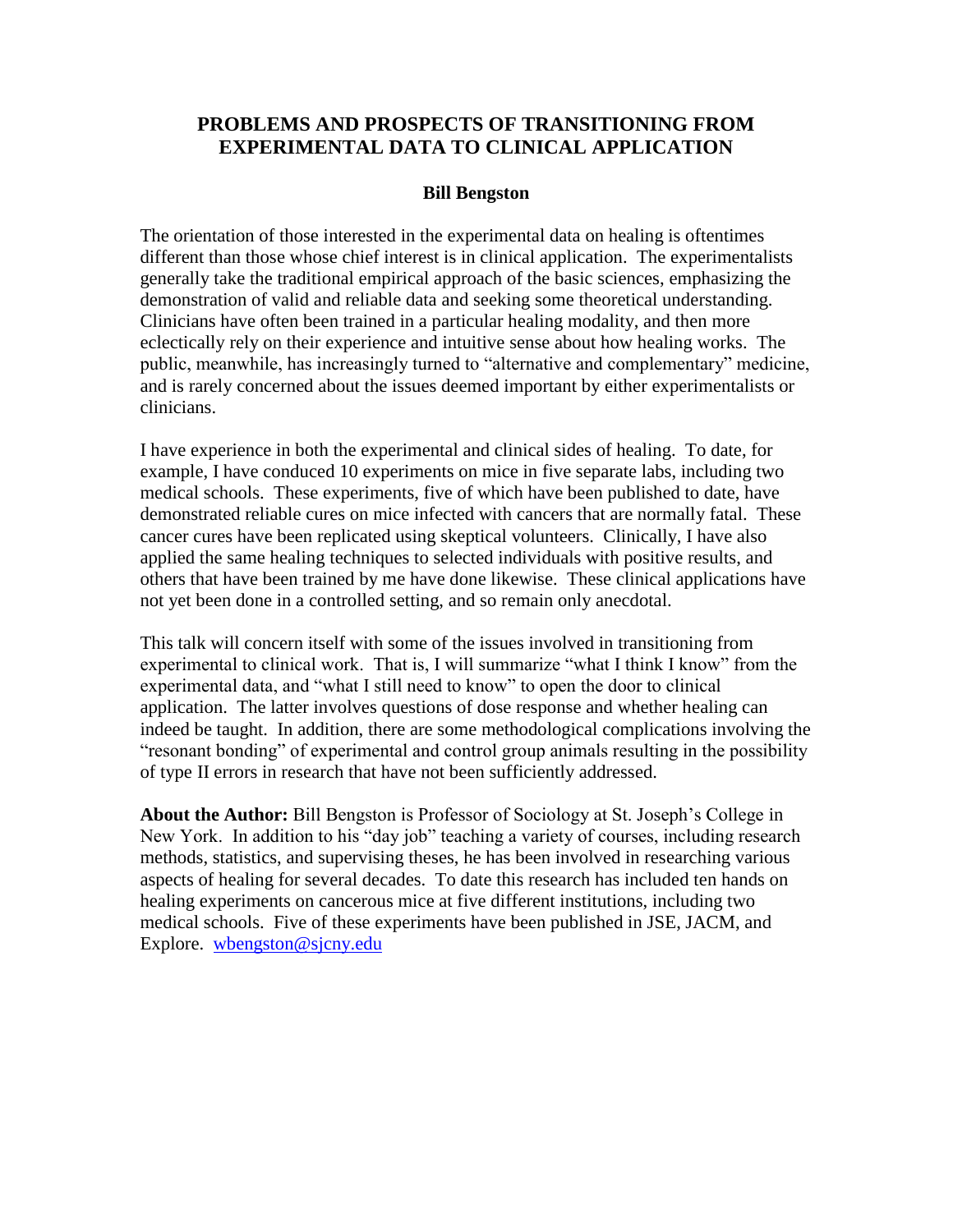# **INTUITIVE INTELLIGENCE© - AN ALCHEMICAL PROCESS Dominique Surel**

Intuitive Intelligence Training**©** has been developed to teach decision-makers in the business world how to use the brain differently in order to enhance intuitive insights and creative thinking. The objective is to develop human intelligence to a higher level beyond the basic analytical, rational, and logical deductive functions. The integration of these basic functions with the wide scope of under-utilized intuitive cognitive processes, to include the use of the unconscious, not only takes our human intellectual potential to a higher level but it also triggers a transformational process as well as the evolution of consciousness. The methodology has been created and developed based upon scientific findings in the fields of quantum physics, controlled remote viewing, neuroscience, neurocardiology, and radiesthesia.

Radiesthesia is based on the premise that all things, thoughts, living entities, information, and objects, emit vibrational frequencies. A human, by using the unconscious functions of the brain, and the neural sensories, can tune into specific frequencies to access information from a distance, and to send information at a distance (remote healing). The various applications of radiesthesia include, for example, the study of DNA by professor Etienne Guillé at the University of Paris. Controlled or Coordinate Remote Viewing (CRV) is a method that uses mental functions to access information that transcends time and distance. The protocol teaches how to silence the voice that will criticize and potentially undermine or pollute the reception and quality of information. CRV has been developed by psychologists, psychics, and other scientific disciplines.

Meanwhile neurocardiology findings point out that the heart has over 40,000 neurons with an electromagnetic field that is 5,000 times more powerful than the brain, and can be measured up to 10 feet away with a magnetometer. The findings imply that the heart plays an important role in receiving or accessing crv and radiesthesia information and then sending the impulses to the brain. Furthermore, in the field of brain plasticity, evidence demonstrates that the brain can restructure neural pathways when it is used in a new way, in order to accommodate the needs of that function. Research in the field of quantum physics such as the Twin Photons experiment demonstrates the reality of non-locality while the concept of quantum entanglement offers an explanation of the rapport between time and space, and the concept of a holographic universe offers the structural background. By taking the development of Intuitive Intelligence Training**©** as an example, this presentation will demonstrate how these scientific findings can be transmuted into a mainstream application that offers a potential solution to using our brain more effectively. The presentation will explore the implications to the scientific research world and the need to deconstruct our paradigms to think outside of models.

#### **About the author:**

Dominique Surel is a *radiesthésiste* and operational Controlled Remote Viewer and has been a consultant in global marketing strategy in Europe for major corporations. She holds an MBA and her doctoral dissertation research addressed the role of intuition in the decision making process. She has created and developed Intuitive Intelligence Training**©** by integrating her experience and knowledge from the fields of anomalies and business. Her goal is to contribute to the evolution of human consciousness by bridging the gap between yet-unexplained phenomena, scientific research, and the mainstream world.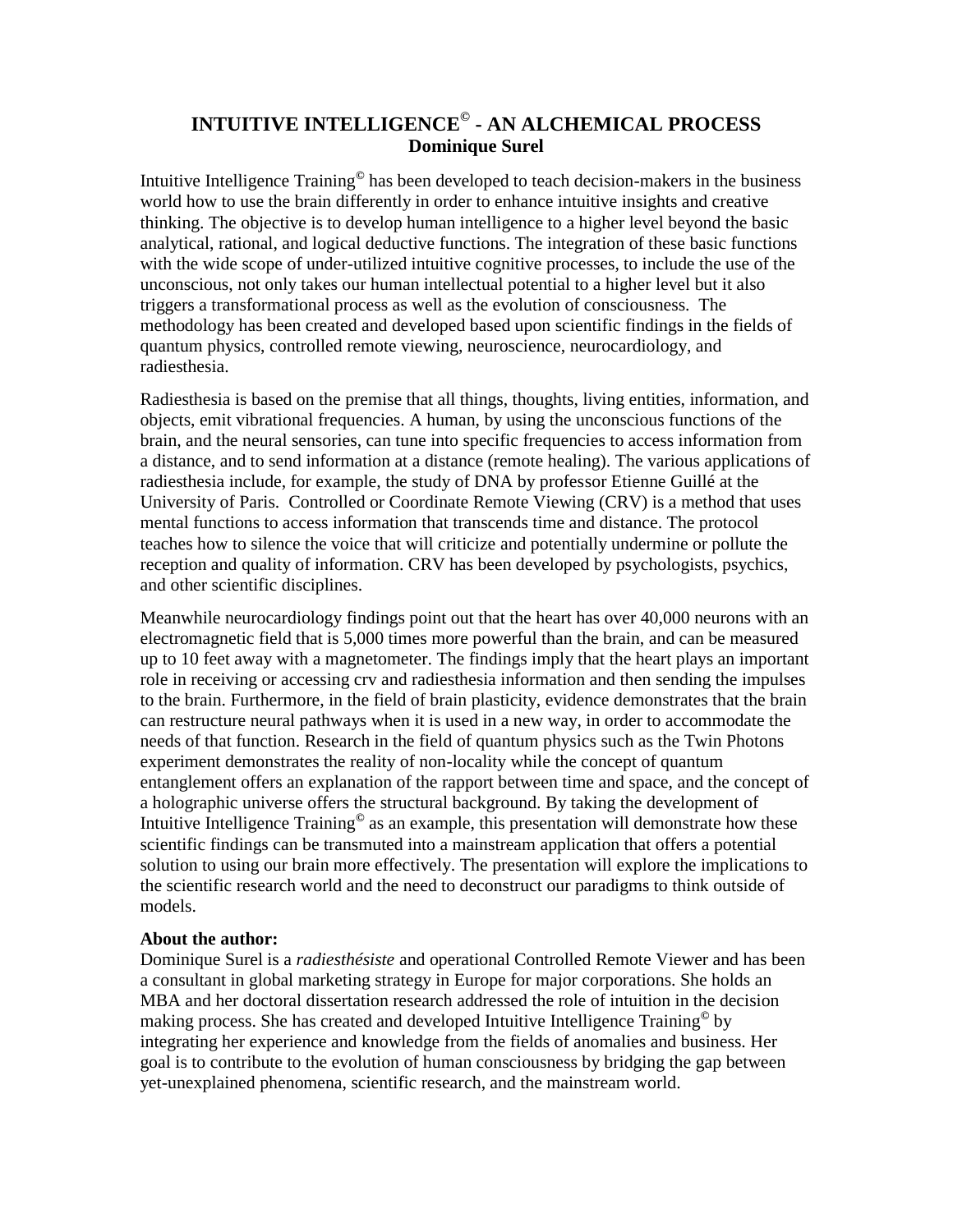## **CONSCIOUSNESS: AN EMERGENT PROPERTY OF MIND-BRAIN INTERACTION**

## **Jay Gunkelman**

A model of consciousness will be illustrated with physiological data from EEG and Event related potentials. Using millisecond level time resolution, a working model of the interaction between the mind and the brain will be constructed. The Slow Cortical Potentials generated by Glial activity and the faster gamma activity reflecting activity of bound neural networks will be used to illustrate this model. The physiological correlates of concepts like intention, attention, memory, perception, awareness, sensory differentiation and conscious awareness will all be discussed within the framework of this model. Advanced concepts like neural network binding, nested rhythms, cross-spectral correlation, and the bispectrum will be discussed. The DC potentials cause an instantaneous phase resetting and binding of a neural network, which can initiate synchronous activity within these neural networks. Current work using this model in clinical work on severe disorders of consciousness, including work by the International Brain Research Foundation on recovery of consciousness in coma cases will be reviewed. The simplest expression of the model: when the DC potentials reflecting activity of the mind interact with gamma activity reflecting neural activity in the brain, the emergent property of this interaction is consciousness.

#### **About the Author:**

Jay Gunkelman entered the biofeedback field in 1972, starting the first State Hospital based biofeedback lab. He is a registered EEG technologist, having processed well over 500,000 EEGs, and more recently became a certified QEEG technologist (certificate #1A, 1996), and a QEEG-Diplomate in 2002. He is one of the owners of Q-pro Worldwide, a commercial group that provides EEG/qEEG/EP/ERP recording and analysis, as well as providing clinical services at 12 centers in the USA.Jay has been on various Boards in the field of NF, including AAPB Treasurer, President and past president of the Biofeedback Society of California, as well as being a Past-President, Secretary and Treasurer of ISNR. He is well published in the field's literature, authoring the seminal work on EEG phenotypes in 2005. Jay is a Scientific Advisor with the International Brain Research Foundation.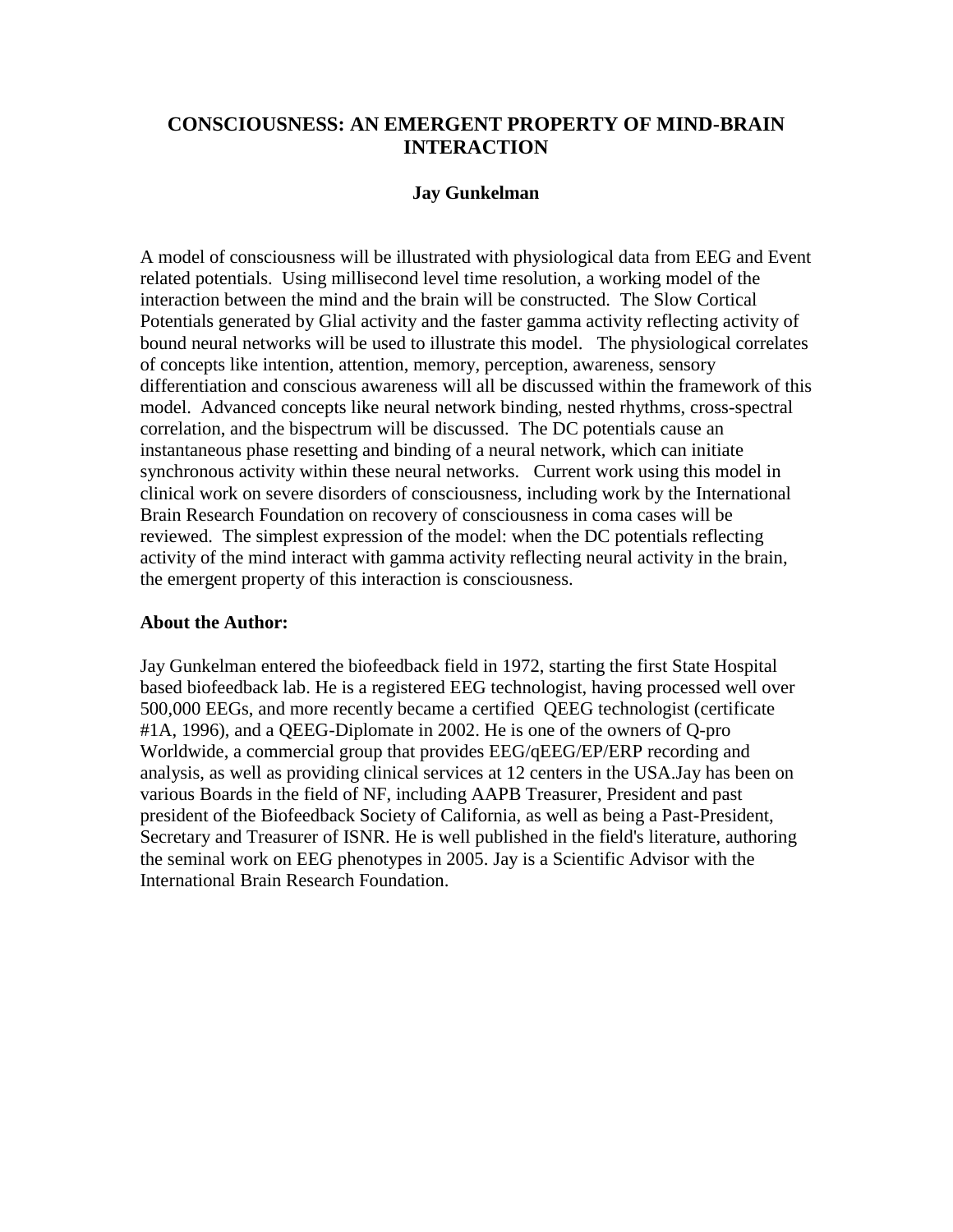# **THE PUZZLE OF 8 HERTZ RESONANCE: IS IT SCHUMANN?**

## **Luke Hendricks (sponsored by Bill Bengston)**

An experiment was conducted to explore the EEG patterns of energy healing, measuring both healer and subject. After baseline sessions were taken, the each of three subjects individually received a session of distant healing, then a session of hands on healing with Bill Bengston. The setup was engineered to synchronize the time of the subject and healer datasets to within 2 milliseconds (1/500 second).

In the analysis of distant healing sessions, the healer was found to show high amplitudes at about 8 hertz. To explore this relationship further, a method was devised to extract only the highest midrange amplitude bursts, timed in units of 250 milliseconds. Patching these fractions of seconds together, dispersed throughout a 10+ minute session, spectral analysis showed an even stronger relationship between amplitude and frequencies near 8 hertz. Additionally, these amplitude bursts often revealed harmonic frequency peaks from the dominant frequency. This harmonic pattern was especially present in the first of the three distant sessions and data there suggests a sharing of the peak frequency during or following sustained high amplitudes.

The unusual harmonics, the sharing of frequency, and the closeness of the healer's dominant burst frequency to the Schumann resonant frequency, which also varies near 8 hertz, raises an interesting question: Could this ever-present standing wave be a mechanism for distant healing?

**About the Author:** Luke Hendricks is the principal of mMatter LLC, founded to develop and provide alternative healthcare solutions. He can be reached at luke@mmatter.com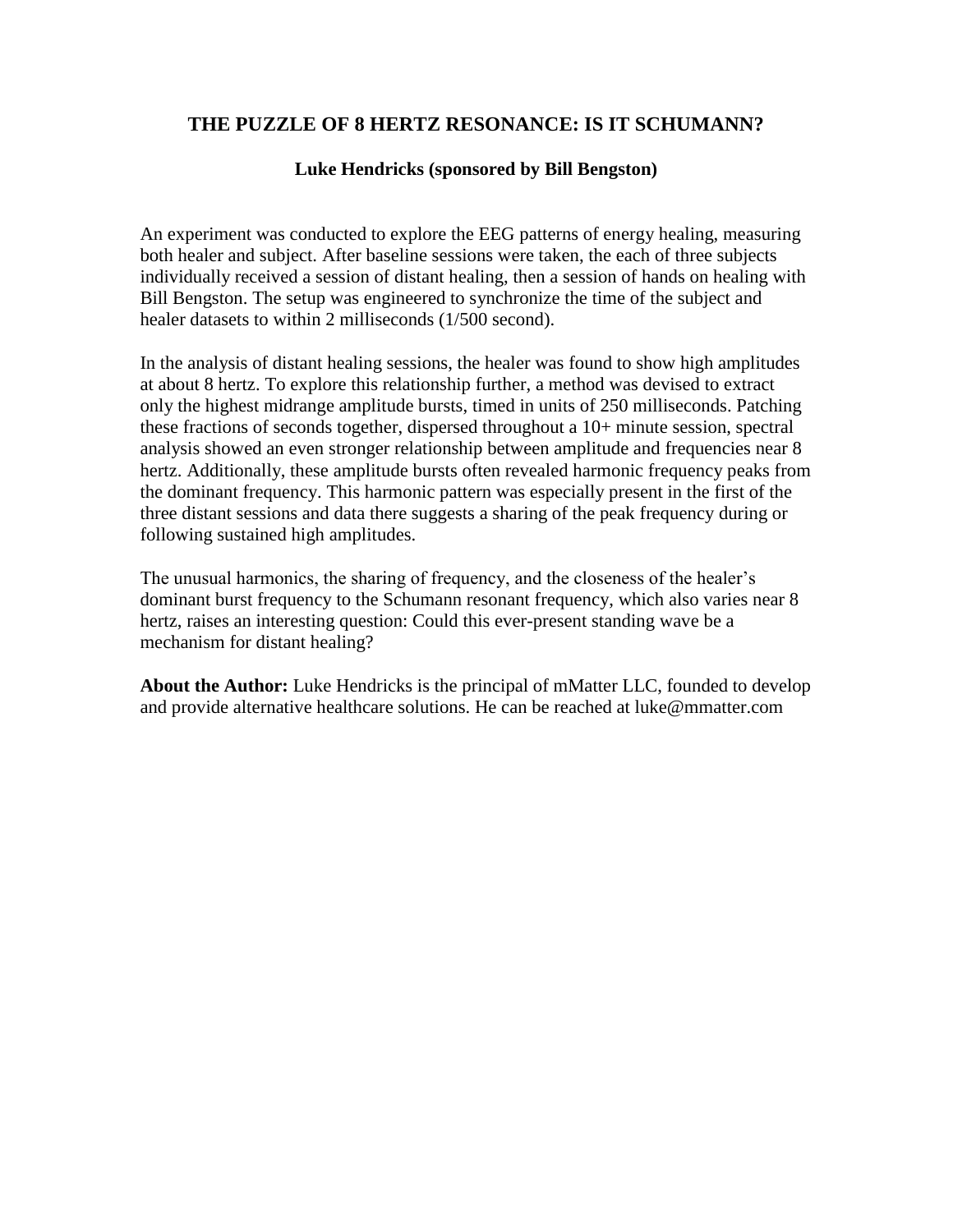# **LUCID DREAMING'S POTENTIAL FOR THE SCIENCE OF PARAPSYCHOLOGY**

## **Robert Waggoner (sponsored by Dick Blasband)**

Scientific evidence for lucid dreaming, or the ability to become consciously aware while in the dream state, has been shown through conscious signaling of pre-determined eye movements while dreaming in a sleep lab (Hearne 1978, LaBerge 1980). Since that time, lucid dreaming has been largely used to study the dream state *in situ* and its relation to physically oriented phenomenon (counting time in a dream, physiological correlation of dreamt and waking activities, etc.).

Among experienced lucid dreamers, anecdotal evidence has suggested that conscious awareness in dreaming could be used as a platform to explore parapsychological activities commonly associated with dreaming, i.e., precognition, clairvoyance, telepathy, interaction with the deceased, interaction with numinous awareness. Consciously aware in the subconscious, the lucid dreamer appears to have a unique vantage point to explore these areas and perform pre-conceived scientific experiments.

For example, a lucid dreamer could become consciously aware in the dream state and then seek out precognitive information desired by an experimenter, receive the information, and then provide that 'forward looking' information to the experimenter upon waking and *before* the event. Such a simple demonstration would overcome many of the scientific concerns about precognitive dream reports; namely, they appear to be retro-cognitive or can be explained by subtle environmental hints, clues, etc. As an experienced lucid dreamer, the presenter will discuss a number of these lucid dreaming anecdotes which suggest psi abilities. While certain challenges exist to procuring information consciously in the dream state and waking with it, the considerable knowledge of experienced lucid dreamers could assist with the development of appropriate experimental designs.

**About the Author:** Robert Waggoner is President-elect of the International Association for the Study of Dreams, and author of the new book, *Lucid Dreaming: Gateway to the Inner Self.* He graduated summa cum laude from Drake University, BA, in psychology (1981), and has logged approximately 1,000 lucid dreams.

[www.lucidadvice.com](http://www.lucidadvice.com/) robwaggoner@aol.com

Hearne, K.M.T. (1978). Lucid dreams: an electrophysiological and psychological study. University of Liverpool: Doctoral dissertation.

LaBerge, S.P. (1980). Lucid dreaming: an exploratory study of consciousness during sleep. Stanford University: Doctoral dissertation.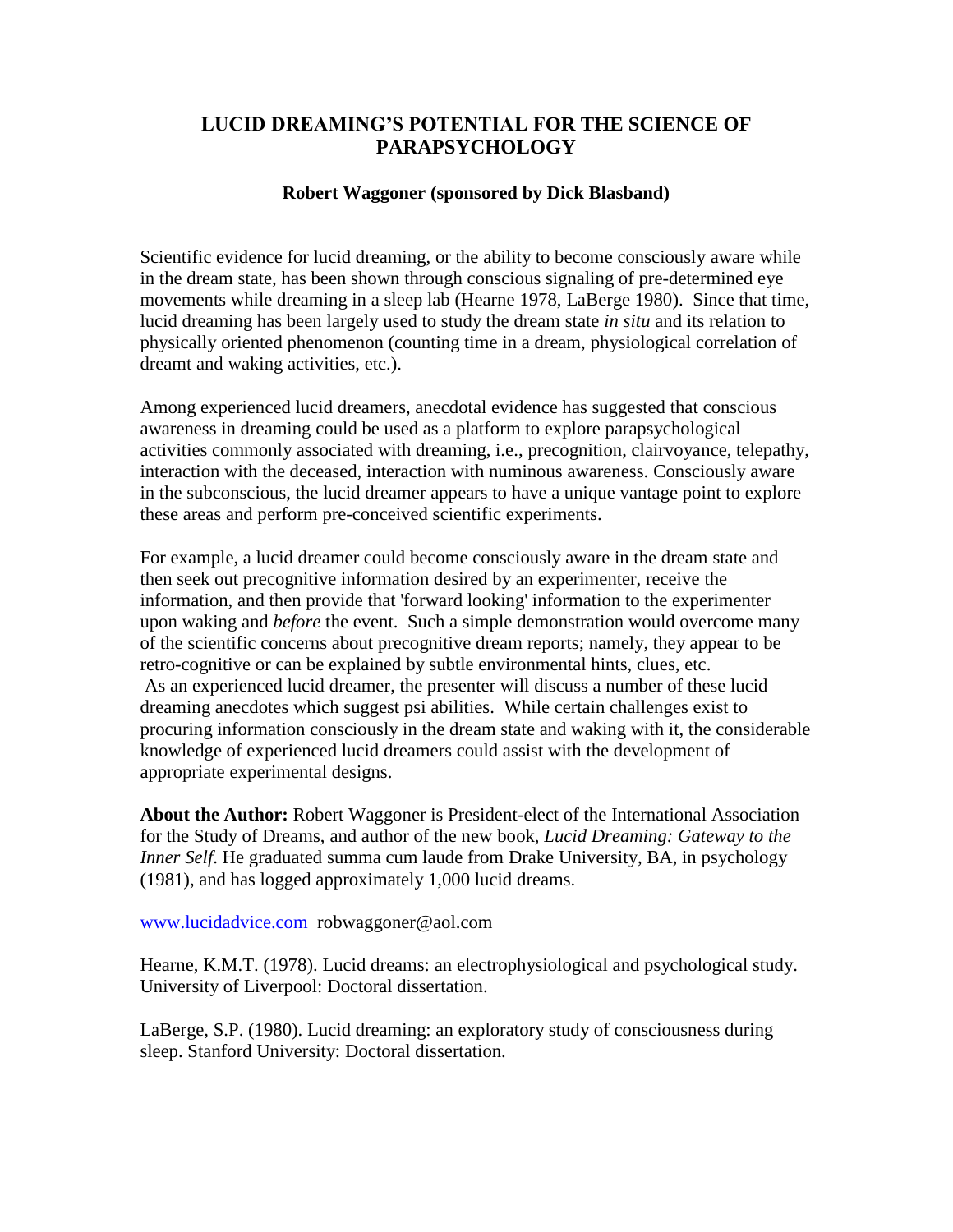# **SHAMANISM, NEAR-DEATH EXPERIENCES, AND REMOTE VIEWING**

#### **John Alexander**

This presentation will address commonalities found in shamans around the world with the phenomenology of both near-death experiences (NDEs) and remote viewing practices. In particular, it will address the ingestion of ayahuaska in shamanic ceremonies in the Peruvian Amazon region, and elsewhere, and the states that are induced. This presentation builds on similar talks given at the International Shamanic Conference in Iquitos, Peru in 2008, and at the annual conference of the International Association for Near-Death Studies that same year.

My personal observation of shamans extends far beyond the Western hemisphere and includes every continent on earth excluding the uninhabited Antarctic. Of importance is the underlying philosophy and world views of indigenous peoples that seem to easily accommodate human experiences that remain controversial, and even befuddle Western scientists. The root of these experiences often have evoked social constraints by religions and governments alike, while pharmaceutical companies have engaged in what has become known as biopiracy to obtain the organic secrets vested in uneducated, yet biochemically sophisticated healers. Explored will be the similarities, and differences, between states induced in shamanic rituals and those of spontaneous NDEs and willful remote viewing.

**About the Author:** John B. Alexander, Ph.D. is a retired Army Officer, and a retiree from Los Alamos National Laboratory. Having traveled to every continent, he has long standing interests in phenomenology of many facets. Currently he is a councilor of the SSE.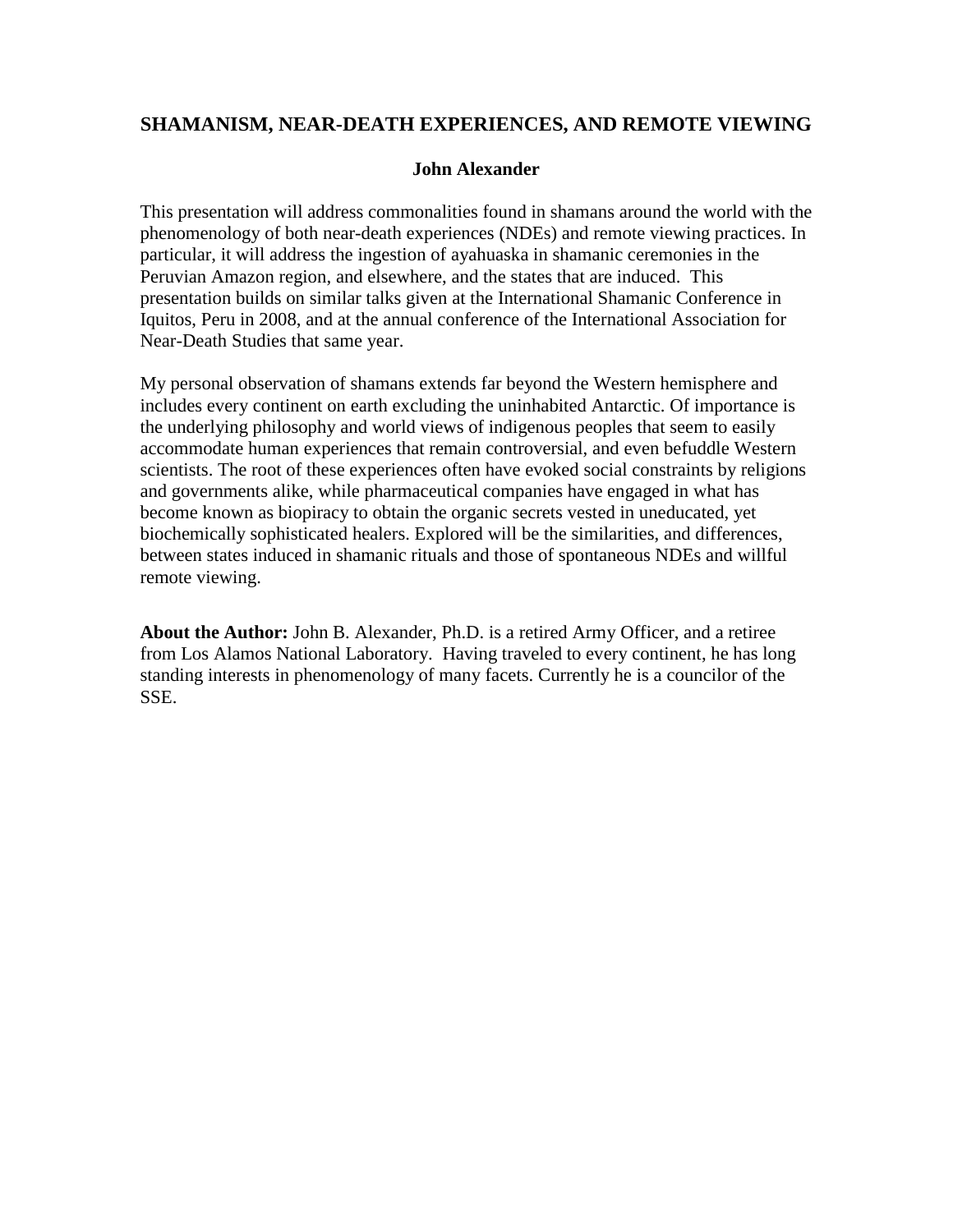## **IMPROVISATION AND ANOMALIES IN MUSIC AND SCIENCE**

#### **Ed Sarath**

This talk explores two areas related to the conference theme. First is the improvisatory awareness that is at the core of peak creativity in music and science and the basis for receptivity to anomalous possibilities and subsequent innovation. This can be understood in terms of resolving a paradox that is inherent in acquiring the skills necessary for competent musical and scientific functioning. On one hand is the need for practitioners in both areas to engage in rigorous study over many years to gain necessary skills; on the other are inherent tendencies in that training toward conditioned perceptions and behavior that preclude the openness to new and challenging ideas that are essential for innovation and progress. The paradox is resolved in the heightened, moment-to-moment , improvisatory awareness—characterized by optimal access to acquired knowledge yet simultaneous freedom, fluidity, and openness—that is commonly glimpsed by many musicians and scientists. This awareness not only represents the key to innovation in any given creative episode, it also provides a basis—were it to be harnessed and cultivated for new levels of collective critical analysis of both normative activity and anomalous possibilities. While there is no dearth of testimonies regarding fleeting glimpses of this awareness, lingering conservative tendencies in both music (e.g. neo-conservative movement in jazz despite the music's innovative thrust since its inception) and science (materialist tendencies amidst mounting research) indicate that expansion of a collective vision remains elusive.

The second part of the talk explores a particular kind of anomalous finding that is common to both jazz and science and suggests important practical ramifications in both areas. Improvising musicians commonly report a kind of collective entrainment among performers and listeners in peak performances, whereby, as Stephen Nachmanovitch puts it, "players, listeners, and environment merge into a self-organizing whole". This invites direct parallels with the idea of a non-local, inter-subjective field aspect of consciousness that has begun to attract the attention of scientific researchers. In SSE Journal 21/2, 2007, Masson, Patterson, and Radin report on studies involving collective meditation and random number generator measurements that suggest enlivened field coherence. New angles in music research and pedagogy that might extend from this research as well as sociological implications are discussed.

**About the Author:** Ed Sarath is Professor of Music in the Department in Jazz and Contemporary Improvisation at The University of Michigan School of Music, Theatre and Dance. He is also Director of UM's Program in Creativity and Consciousness Studies, which is an interdisciplinary network of colleagues interested in the interior/transpersonal dimensions of the creative process. He founded and serves as President of the International Society for Improvised Music [\(www.isimprov.org\)](http://webmail.sjcny.edu/Redirect/www.isimprov.org/), an organization devoted to promoting awareness of the importance of improvisational studies in musical training and improvised music in today's diverse world.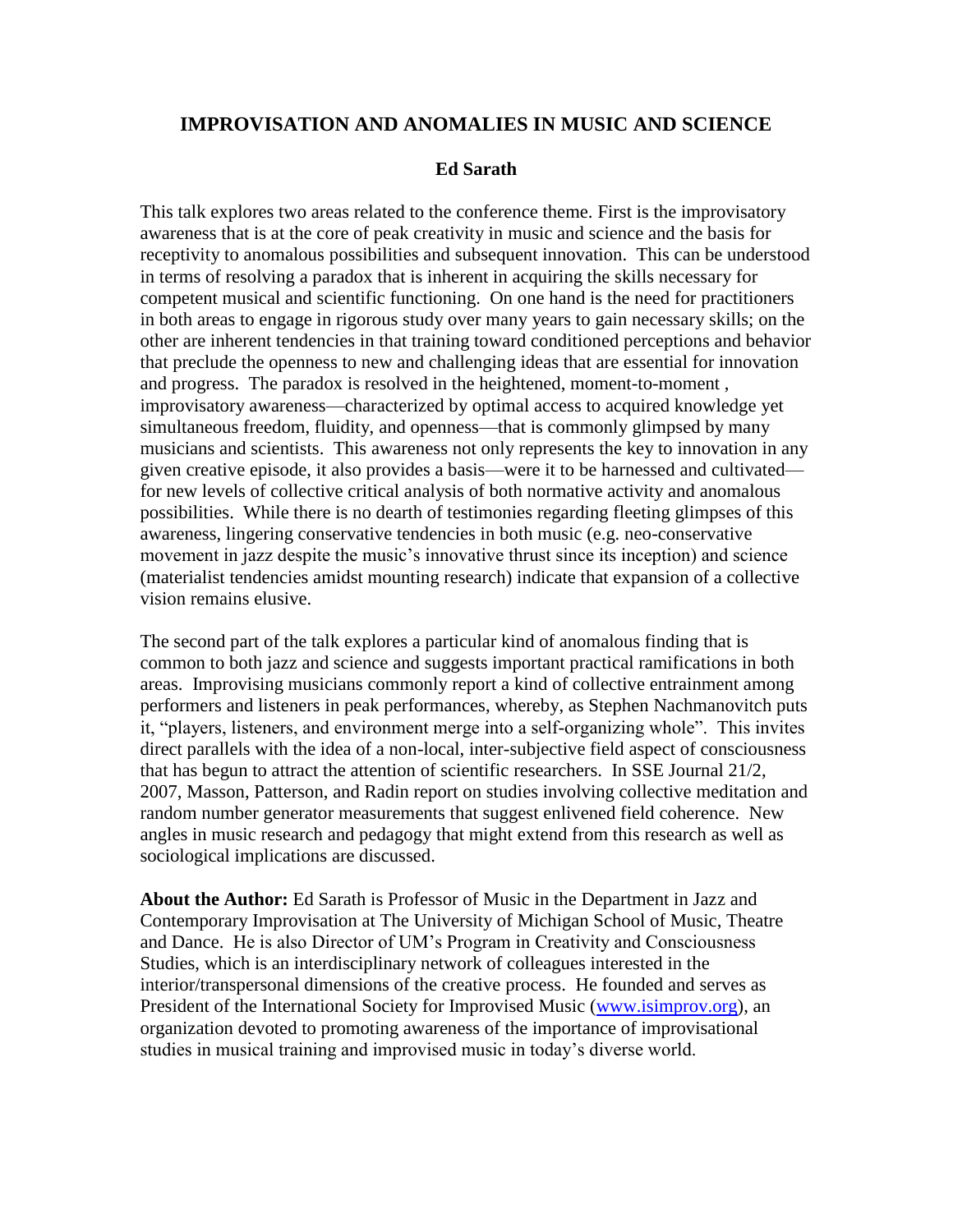## **PSYCHOLOGICAL CORRELATES OF ANOMALOUS HUMAN/MACHINE INTERACTIONS**

#### **Lindsay Morris and Imants Baruss**

A study was conducted to determine whether any psychological correlates of anomalous influence on a random event generator could be found. Ten individuals participated by themselves and an additional ten participated both by themselves and as part of bonded opposite-sex couples. The study was carried out in the Psychology Laboratory at King's University College. Participants completed a Demographic Questionnaire, Scales of Psychological Well-Being, Beliefs About Consciousness and Reality Questionnaire, Transliminality Scale, and, if they were part of a couple, the Quality of Relationships Inventory. Each participant interacted either with a Psyleron REG-1 or PseudoREG selecting high and low intentions in a balanced manner for a total of 3,000 trials. Couples' runs followed the same protocol as individuals' runs. The mean difference between the high intention and low intention trials was the criterion variable. For individuals, no statistically significant overall effect of intention was found, nor were there any statistically significant differences between the use of the REG and the PseudoREG, nor did any of the psychological measures predict the criterion. However, a comparison of individuals' criterion scores (*M*=0.31, *SD*=0.66) with couples' criterion scores (*M*=–0.37, *SD*=0.51) revealed a statistically significant difference (*t*=2.46, *df*=18, paired-samples,  $p<0.05$ , two-tailed) but in the opposite direction to the hypothesized effect. This could perhaps be explained by the finding of a negative linear correlation between the amount of conflict in a relationship and couples' criterion scores (*r*=–0.70, *df*=18, *p*<.10, one-tailed). Less conflict in a relationship corresponded with no effect on the REG whereas more conflict was associated with deviations opposite to intention. Thus, differences between individuals' and couples' criterion scores could be due to damping effects of conflict on the effectiveness of intention, consistent with previous research in which group resonance appears to contribute to anomalous deviations of a FieldREG. Clearly a greater number of participants is required to ascertain the robustness of these results.

**About the Authors:** Lindsay Morris is a fourth year student in the Honours Specialization program in Psychology at King's University College at The University of Western Ontario. She is interested in anomalous psychological phenomena and hopes to pursue graduate studies in psychology.

Imants Baruss is a Professor of Psychology at King's University College at The University of Western Ontario where he lectures on consciousness. He is the author of four academic books including "Alterations of Consciousness" and "Science as a Spiritual Practice."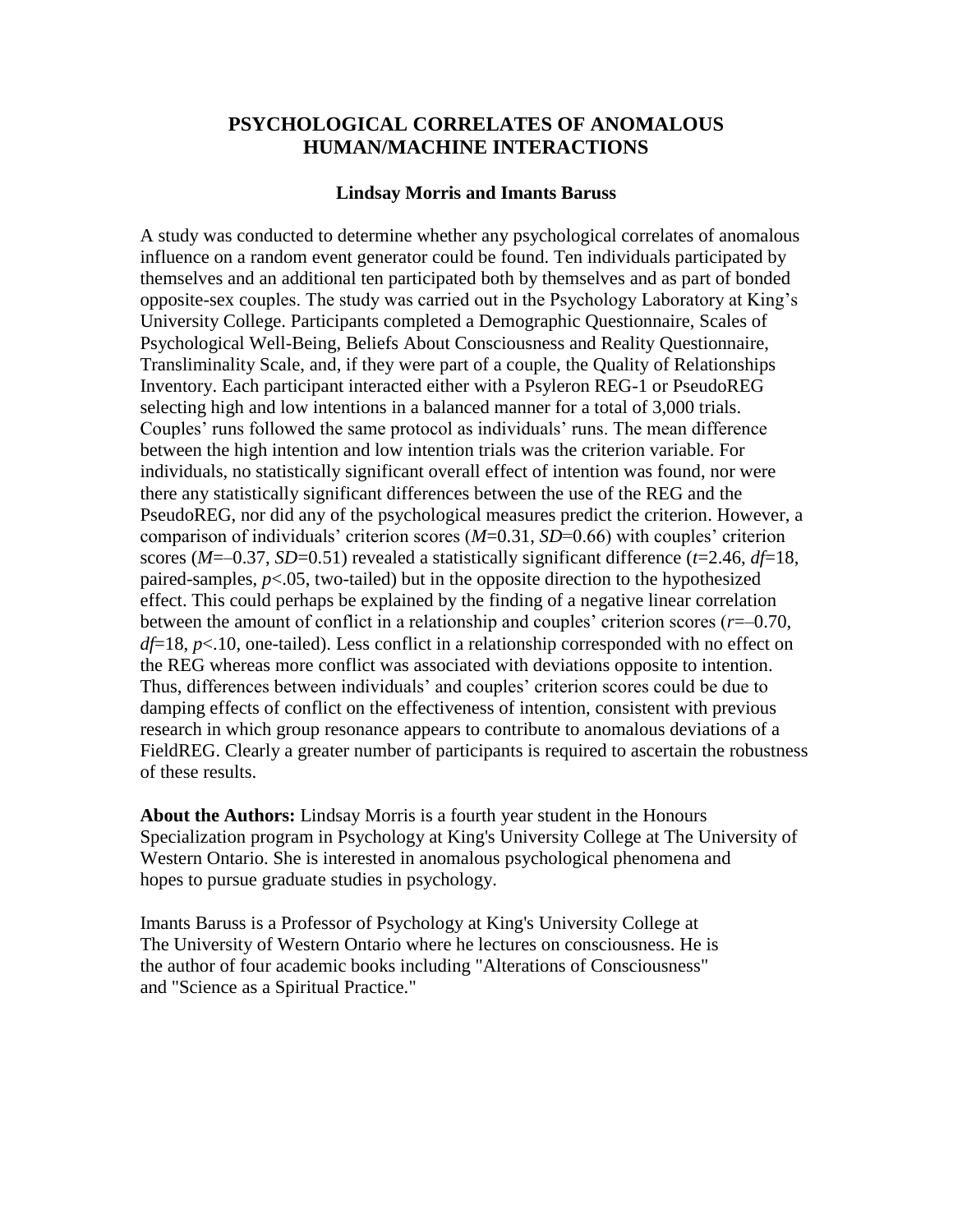## **MAKING ARV WORK**

#### **York Dobyns**

It is widely held that ARV is an immature predictive technology in that accuracy rates (for binary alternatives) are commonly in the range of 55% to 60%. A specific issue cited is the problem of displacement, in which the percipient gives a clear description of the decoy image. The occurrence of displacement means that the clarity or precision of an image match does not provide a useful guide to the reliability of the prediction. Multiple ARV researchers hold that solving the displacement problem, or at least developing some measure for the confidence that a clear viewing is not displaced, is a prerequisite for practical development. In fact, current accuracy is more than adequate for practical application, as shown by three examples.

1. A reanalysis of an RV experiment published by C.Brown shows that, contrary to the experimenter's stated opinion, had the experiment been used as an ARV application a simple error-correcting algorithm would have allowed the experimenters substantial profits from correctly predicting the target, which was a lottery drawing.

2. Statistics from several different futures trading markets indicate that using ARV at 55% to 60% accuracy to predict the direction of short-term fluctuations will produce substantial long-term profits, although a short-term "gambler's ruin" risk applies to any process with such a small advantage over a pure random walk.

3. The explicit goal of increasing ARV accuracy by applying a filtering process to screen out displacements risks a diminishing-returns effect, depending on how many potential predictions must be discarded in order to attain higher accuracy.

**About the Author:** York Dobyns is a physicist (Ph.D. Princeton 1987) who spent 19 years as part of the Princeton Engineering Anomalies Research program.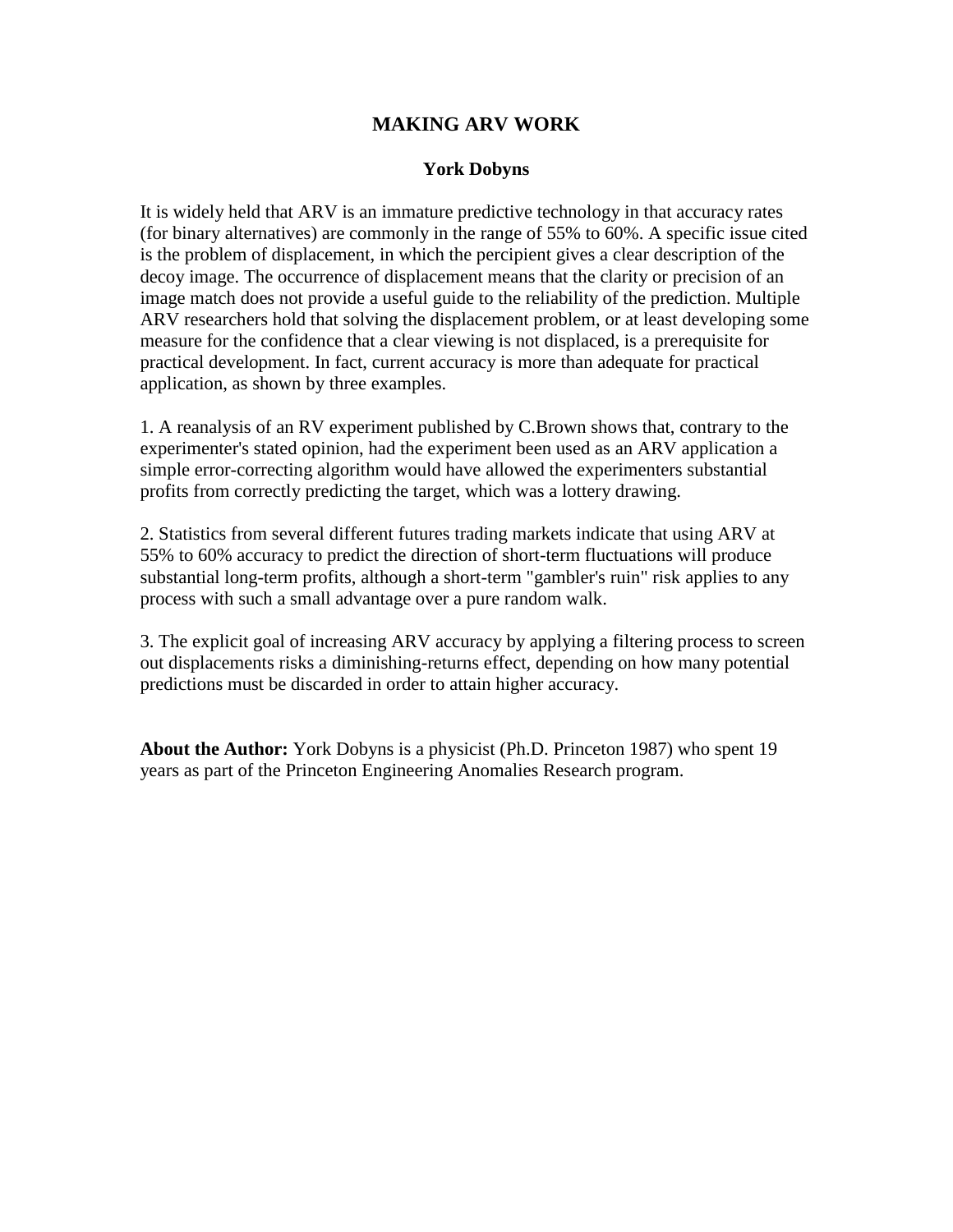# **SYNC TXT: AN ONGOING EXPERIMENT IN SYNCHRONICITY AND SUBCONSCIOUS PSI USING REMOTE RANDOM EVENT GENERATOR DEVICES AND CELL PHONES**

#### **John Valentino**

SyncTXT is a web-based online service that allocates a stream of data from a remote random event generator (REG) to each of its users, and then sends messages to user phones when extra-chance deviations are detected. Under the null hypothesis of no effect due to consciousness, these messages should be randomly selected and arrive on the users' phones at random times. Preliminary research exploration at Psyleron suggested that this was not the case, and the system has since been made available to the general for data collection and personal exploration purposes.

The talk will discuss the theory behind the system, its data collection process, the types of experimental questions that it can answer, user reports, as well as its practical and theoretical implications for psi research.

**About the Author:** John Valentino is the CEO of Psyleron, a company and research organization that he co-founded after working for a number of years at the Princeton Engineering Anomalies Research laboratory. The purpose of Psyleron is to continue to conduct research into mind-matter interaction, and to provide tools and technology that make it easier for researchers and members of the public to do the same.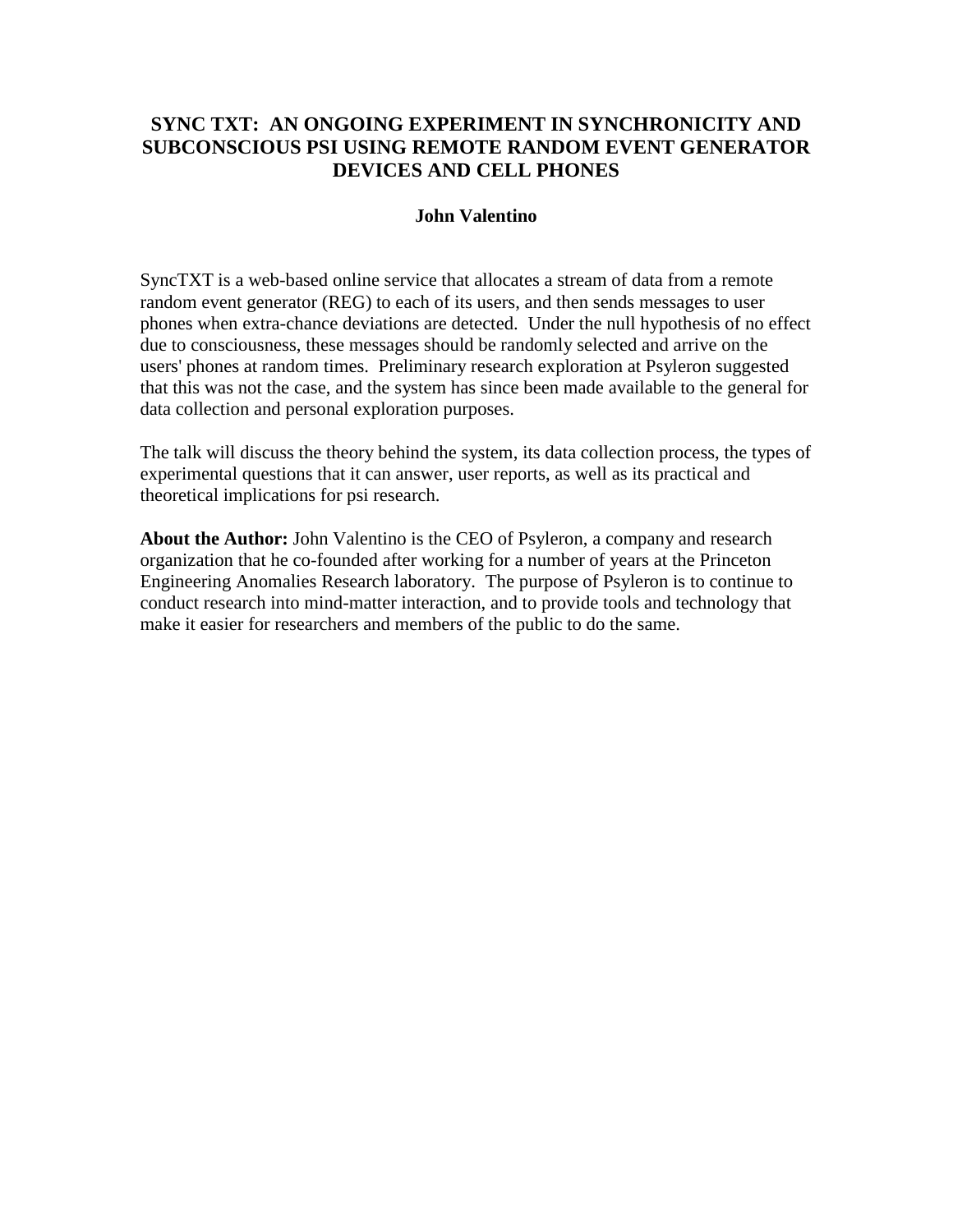# **THE PATENT HURDLES FACED BY COMPANIES SEEKING TO PROTECT INVENTIONS IN EMERGING AND/OR NOT WIDELY ACCEPTED SCIENCES Stephen Parker (sponsored by John Valentino)**

In emerging sciences and/or not widely accepted sciences related to, e.g., mental states such as, e.g., OBEs, etc., and/or related to systems, methods or devices related to such "new sciences," inventors face hurdles well beyond most other areas of technology. And, the Patent Office has recently raised the cross-bars on a number of these hurdles. For example, historically protection for inventions in areas related to a) medical devices and/or processes, b) inventions closely related to natural phenomenon, c) computer software related inventions, and d) business method inventions are already well understood by patent practitioners to be areas of difficulty for seeking protection. However, many inventions in these new sciences touch on a plurality of these areas concurrently. And, in some of these areas, such as, e.g., related to computer software, business methods, the hurdles were recently raised substantially by the courts. Although this patent landscape is perhaps more arduous to cross, there are still a variety of ways to obtain protection in these areas of technology. Accordingly, one can typically cross these hurdles if they are prepared for them.

However, while these legal hurdles are substantial enough, many researchers and scientists often face another hurdle or dilemma, one that often leads them to these new areas of study in the first place: a desire to contribute to the common good and not to seek personal reward and profit. However, these may not necessarily be mutually exclusive. After all, if one is not able to protect their inventions, then rendering a profit becomes increasingly difficult, and research and development terminates. Without patent protection, it is difficult to a) attract investors, b) prevent theft of invention, and/or c) to even steer the field in a desired direction, etc.

I have worked with all types of companies, and without question intellectual property can be of great importance to a) companies engaged in a) substantial research and experimentation efforts to develop products, b) companies in start up phases. However, many companies engaged in these new sciences fall into one or more of these categories. Thus, protection can be of great importance for such companies. However, intellectual property rights are solely a product of the law. Without the law, there are no intellectual property rights. And, if one does not proceed to obtain and register these rights, this protection will likely be minimal or non-existent. It is important to act timely, and to take steps in the right direction. Last, it is also important to appreciate that in areas of technology, patent protection is typically far more important than other forms of IP protection such as, e.g., copyright and trademark protection.

**About the Author:** Stephen B. Parker, Managing Partner of WP&D, law offices in Washington, D.C. Mr. Parker previously founded and chaired a committee on protecting medical devices in the largest U.S. Patent Law Association (the A.I.P.L.A.), and has also taught a class on protecting software inventions for the D.C. Bar for the last 5 years. Mr. Parker has also taught IP management as part of a graduate class at Johns Hopkins University on protection of bio technology. Mr. Parker is also presently engaged in remote viewing experiments with Univ. of Virginia. He has also practiced and studied so-called OBE and other mental states for over 20 years.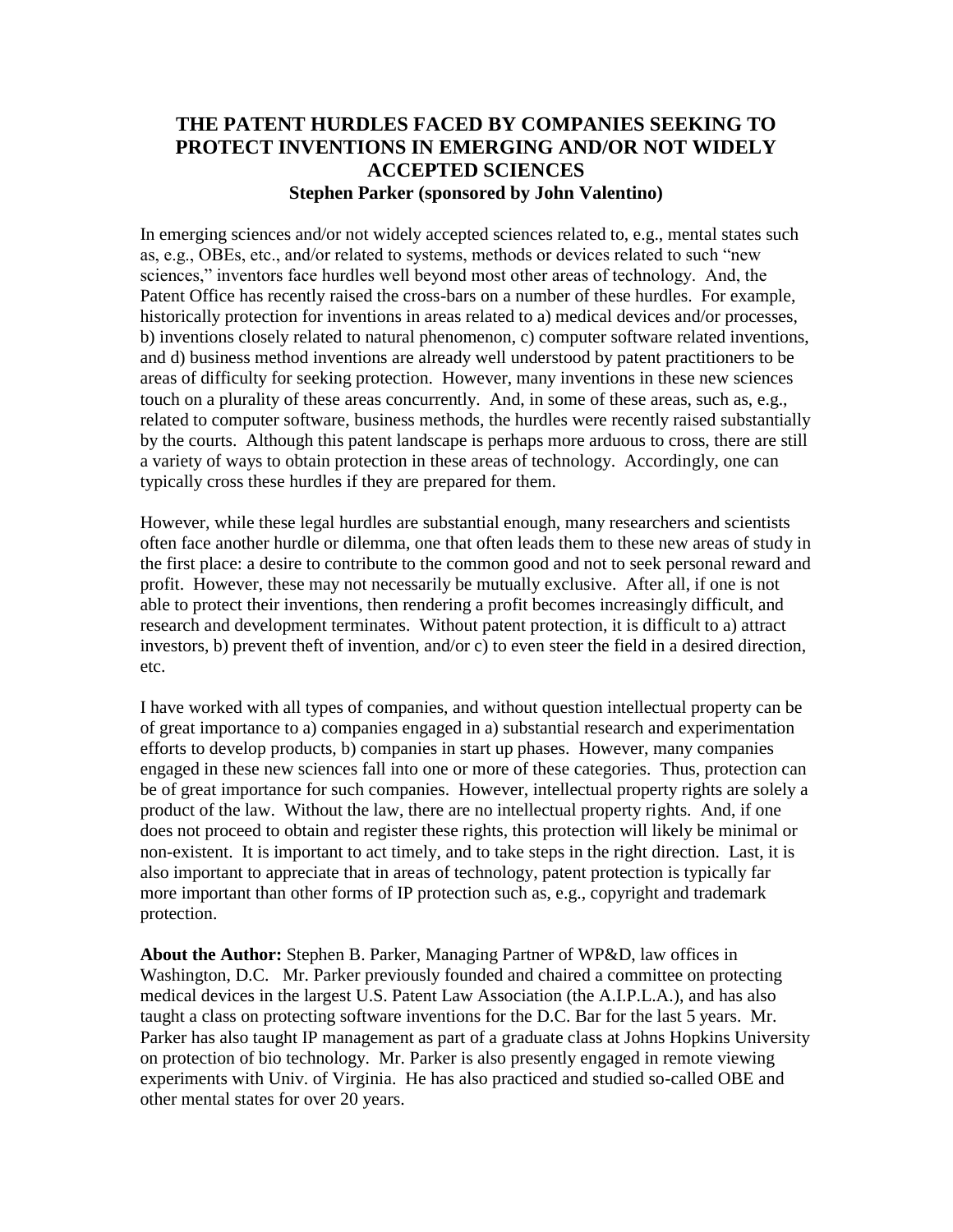#### **DO ELEMENTAL TRANSMUTATIONS OCCUR IN SIMPLE EXPERIMENTAL CONFIGURATIONS? COULD ALCHEMY AFTER ALL BE TRUE? Mahadeva Srinivasan**

It is a basic tenet of science since the days of Lavosier, that all the 92 naturally occurring elements have been present on earth since the time of its formation from out of star dust and no ordinary chemical or physical process can transmute one element into another (except during radioactive decay or bombardment by high energy nuclear particles etc.) Yet there have been persistent claims and reports down the ages that elemental transmutation processes can and do occur starting with the ancient claims of Alchemy, namely the conversion of mercury into gold! Since the  $18<sup>th</sup>$  century there have been sporadic experimental reports pointing to the possible occurrence of elemental transmutation reactions in nature, especially in plants and animals, as documented in the book "Biological Transmutations" published in the 60s by Louis Kervran and further confirmed in recent times through the works of Vladimir Vysotskii of Keiv.

The evidence for the occurrence of a variety of nuclear reactions when metallic samples such as palladium and titanium are loaded with deuterium, has been accumulating. Such studies constitute the basis of the new branch of science named "Condensed Matter Nuclear Science" (CMNS)". An important outcome of recent CMNS research is that besides some type of nuclear reactions between deuterium nuclei resulting in the production of helium, elemental transmutation reactions involving the transmutation of host lattice nuclei such as Pd or Ni into various other elements have been observed

Is it really true that nuclear transmutation reactions can and do occur in simple experimental configurations including biological systems? Is it possible that after all the ancient claims of Alchemy are valid? Does the ruling dogma of Science regarding the non transmutability of elements need to be revised? If all this is true how did Science make such a big and glaring mistake in its evolution?

**About the Author**: Dr. Mahadeva Srinivasan served as an experimental Nuclear Physicist in the Bhabha Atomic Research Centre, Mumbai for 40 years (1957 to 1997). His specialization was in the general area of Nuclear Science and Technology, focusing on the "Physics of Fission Chain Reactions and Fusioning Plasmas". At the time of his retirement he was Head, Neutron Physics Division of BARC and also Associate Director of its Physics Group. His main contributions were in the design, construction and experimentation with the Purnima series of experimental nuclear reactors.

During the last seven years of his research career at BARC he was deeply involved in the study of the controversial new field of "Cold Fusion". Dr.Srinivasan has since been closely following the world wide progress of the field of Cold Fusion which has now been rechristened as "Condensed Matter Nuclear Science". His involvement with Cold Fusion has however played a key role in his realization that even scientists are subject to the common human trait of closed mindedness.

One of Dr.Srinivasan's hobbies has been the study of various anomalous and unexplained phenomena often consigned to the realms of "Fringe Science". He has been following the many experimental investigations presently being carried out by open minded scientists to understand the "Paranormal" and consciousness related phenomena. Dr. Srinivasan has come to appreciate that "official science" has its limitations and there are many facets of "Reality" that conventional scientific wisdom seems to have bypassed.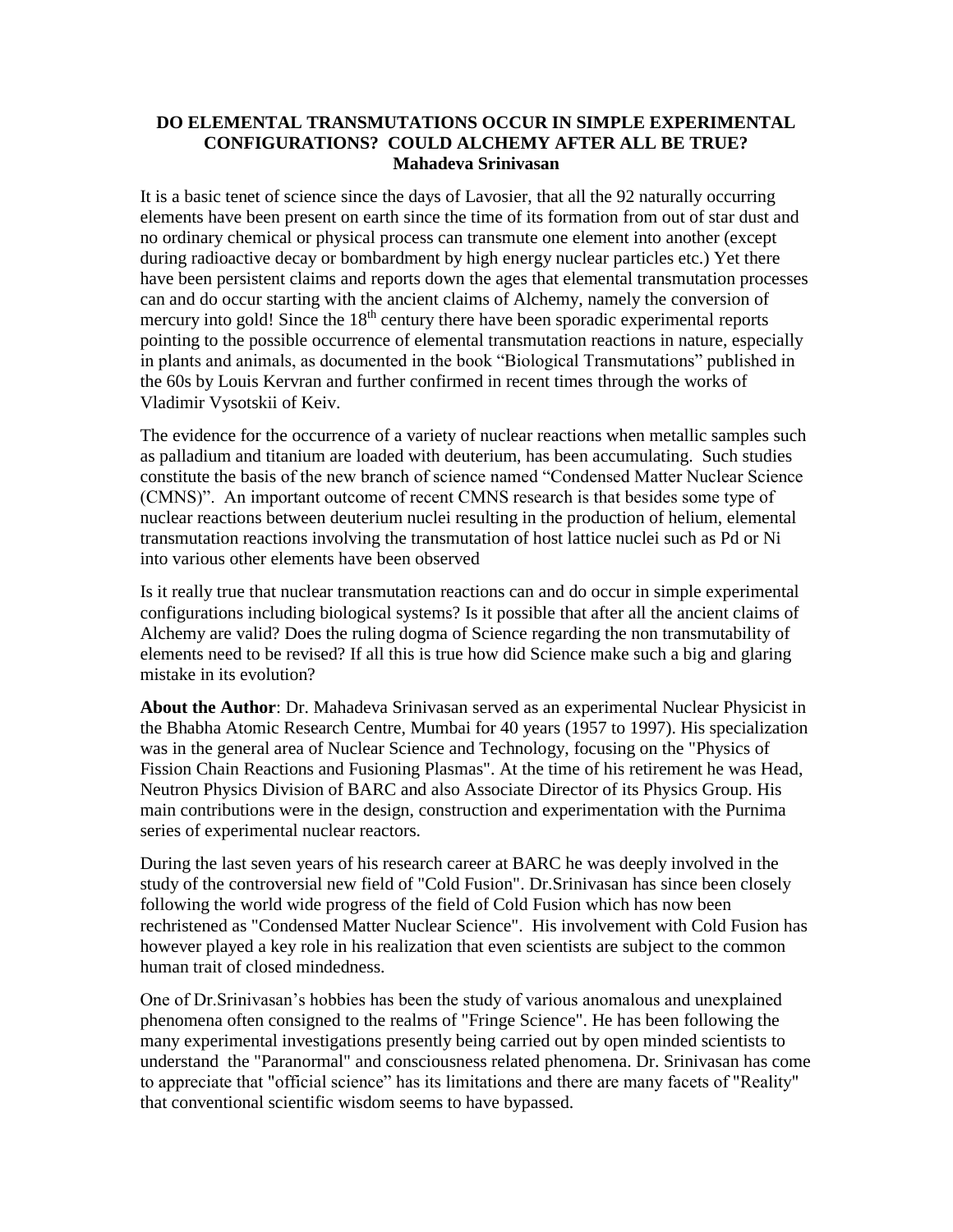## **ENIGMATIC PERIODICITIES IN NUCLEAR PROCESSES**

#### **Peter Sturrock**

The decays of  $32\$ Si and  $36$ Cl have been monitored over a period of four years at the Brookhaven National Laboratory, and the decays of  $^{152}$ Eu and  $^{226}$ Ra have been monitored for fifteen years at the Physikalisch-Technishe Bundesandstalt in Germany. The silicon and chlorine data both show evidence of an annual modulation, and the radium data show very strong evidence of such a modulation, with amplitude of order 0.015%. The phases of the modulations do not conform to what one would expect from a modulation due to the variation in Sun-Earth distance. However, they may perhaps be understood as the combined effect of the annual variation in the Sun-Earth-distance and the annual variation of the heliographic latitude of the Sun-Earth vector. We have previously found evidence that the solar neutrino flux is modulated according to the heliographic-latitude variation. The DAMA/LIBRA Consortium in Rome has recently announced the discovery of a similar annual variation in twelve years of data derived from sodiumiodide detectors, an effect that they attribute to the influence of dark matter. These results, if they are confirmed by future experiments, call into question our understanding of nuclear processes. This work was supported by NSF Grant No. AST-0607572.

**About the Author:** Peter Sturrock is Emeritus Professor of Applied Physics at Stanford University, Emeritus President of SSE and Emeritus Editor of JSE, with wide interests currently spanning astrophysics, neutrino physics, Bayesian probability theory, the UFO problem, and the Shakespeare authorship issue.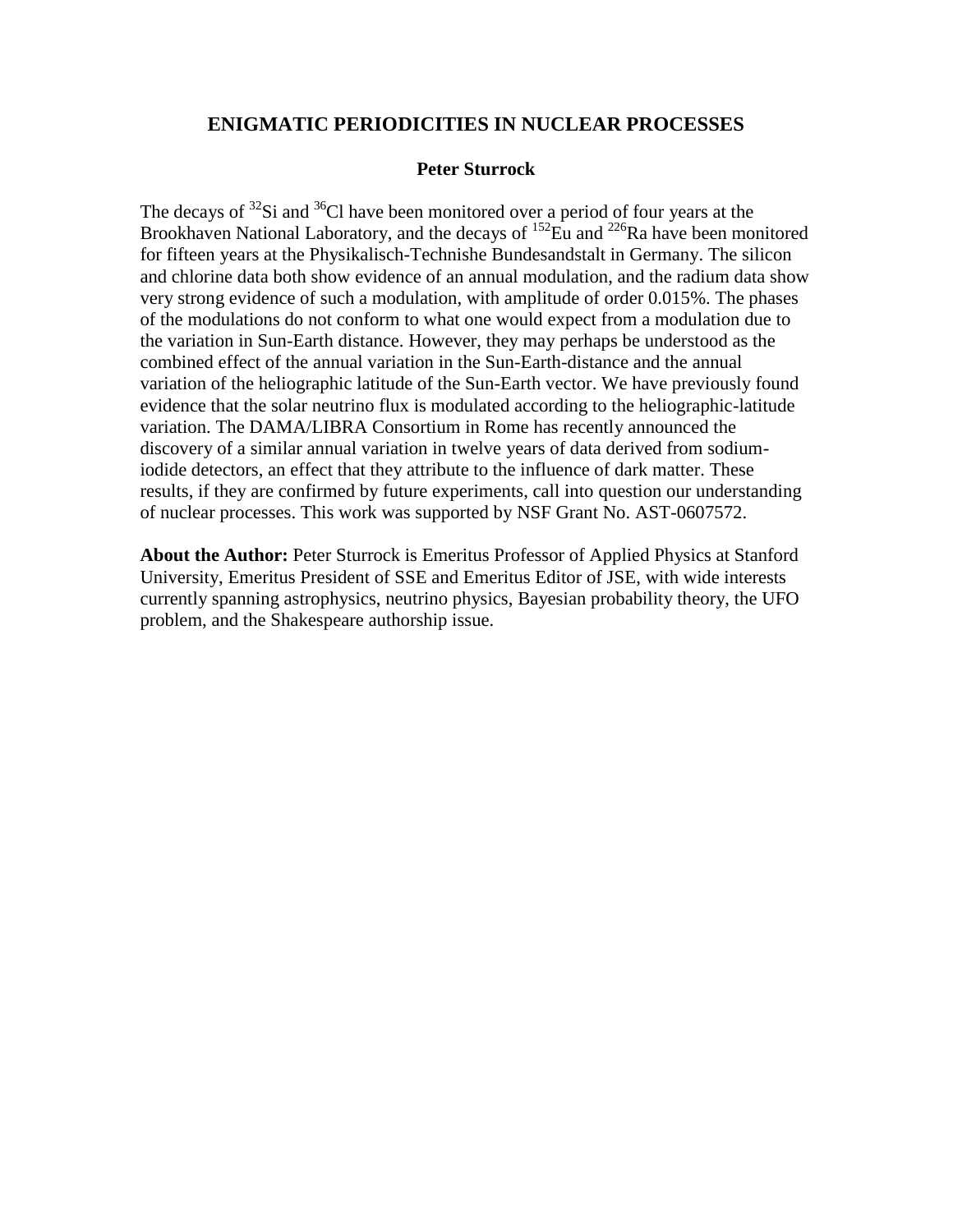# **SOMETHING FROM NOTHING: AN EVALUATION OF VACUUM ENERGY EXTRACTION METHODS Garret Moddel**

Over the last two decades several patents and research papers have reported purported practical methods to extract useful energy from the vacuum. I describe the inventions and analyze the underlying physics. From an analysis based on first principles it is clear that most of the inventions have fundamental errors and cannot work. The basic concept of harvesting zero-point energy remains viable, and at least one patented concept might work.

The vacuum is filled with a high density of zero-point energy, in the form of modes (vibrational patterns) of electromagnetic field. Over the last eight decades it has become clear that this zero-point field (ZPF) vacuum energy is not simply a mathematical formalism, but produces demonstrable effects on physical systems. Along with that realization has come the desire to extract energy from the ZPF.

One set of methods use nonlinear elements to convert the ZPF into a usable form. A rectifier (used to convert AC to DC) is a strongly nonlinear element. One patent makes use of antennas to capture the ZPF. This energy is then rectified and used. Another set of inventions simply rectify fluctuations (noise) in electronic elements as an extraction method. Using a detailed balance argument, I show that these methods cannot work.

Another set of patents describe using a Casimir cavity to mechanically extract energy from the ZPF. A Casimir cavity consists of two closely space reflecting plates that exclude ZPF electromagnetic modes having wavelengths larger than twice the gap spacing. The result is that the imbalance in the density of the ZPF inside and outside the cavity causes the plates to be attracted to each other. This attractive potential can be used, but only once. To produce power continuously, a method must be devised to form a reciprocating Casimir engine. The patents purport to switch off the Casimir attraction while the plates are pulled apart, so that they can repeatedly accelerate together and produce power. This approach is shown to be fundamentally flawed, and cannot produce power continuously.

A recently issued patent describes a method by which vacuum energy is extracted from gas flowing through a Casimir cavity. According to stochastic electrodynamics, the electronic orbitals in atoms are supported by ambient ZPF. When the gas atoms are pumped into a Casimir cavity, where long-wavelength ZPF modes are excluded, the electrons spin down into lower orbitals, releasing energy. This energy is harvested in a local absorber. When the electrons exit the Casimir cavity, they are re-energized to their original orbitals by the ambient ZPF. The process is repeated to produce continuous power. This method does not suffer from the fundamental flaws of the other approaches, and might work.

**About the Author:** Garret Moddel has been a Professor of Electrical, Computer, and Energy Engineering at the University of Colorado since 1985. Along with quantum engineering of new thin-film optoelectronic devices and exotic energy technologies, his research group investigates psi phenomena. He is a founder, and recently spent four years as president and CEO of Phiar Corporation, a venture-capital-backed high-tech start-up developing ultra-highspeed metal-insulator electronics. Currently he serves as president of the SSE. [moddel@colorado.edu](mailto:moddel@colorado.edu)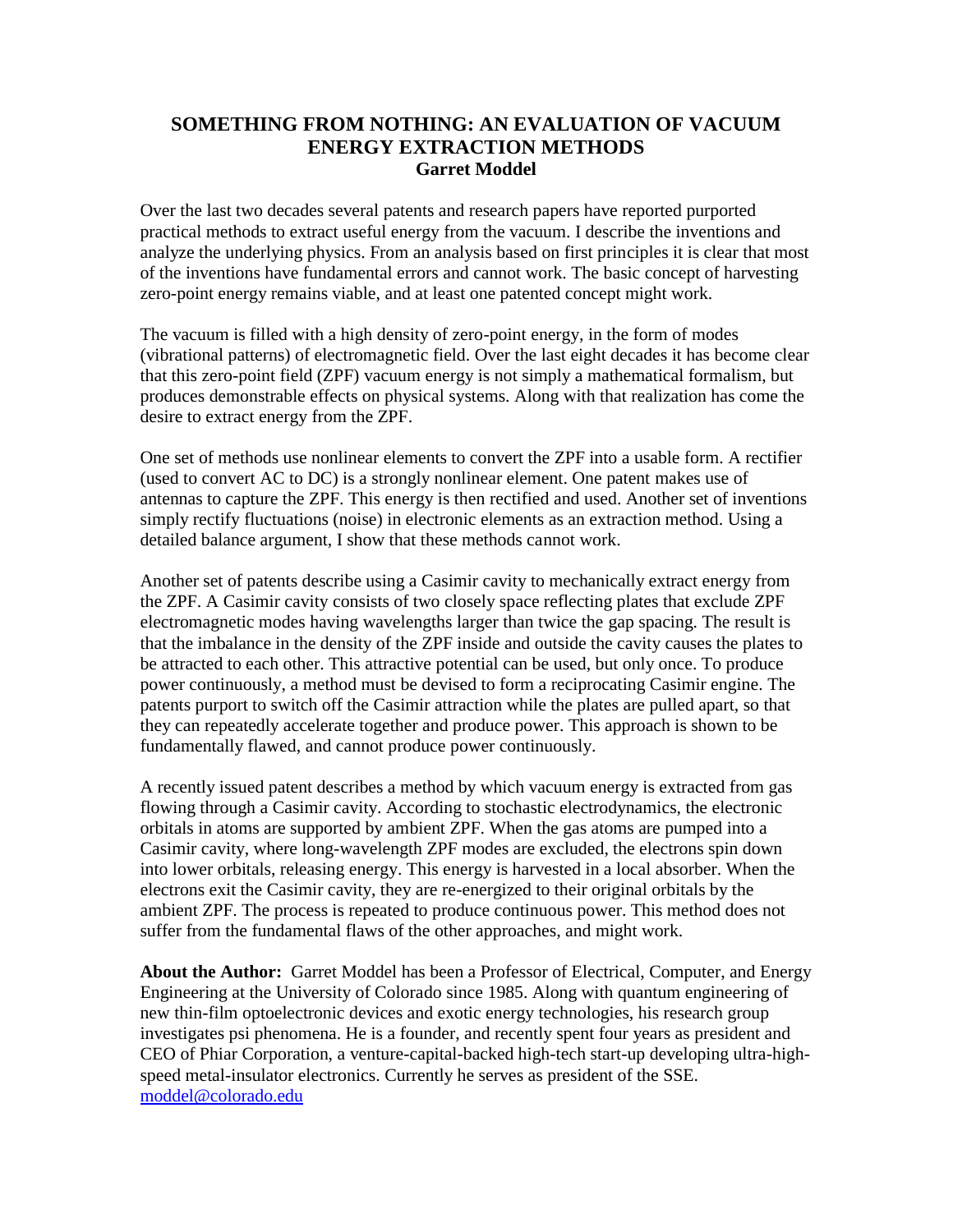# **DISPROVING THE CURRENT THEORY OF INSECT OLFACTION: TEMPORAL EVIDENCE**

## **Tom Dykstra**

The current theory of insect olfaction has the odorant, such as a pheromone, 1) diffusing through the air, 2) attaching to the insect antennae, 3) migrating to the sensillae and then into the sensillar pores, 4) binding with a pheromone binding protein (PBP), 5) diffusing across a sea of sensillar lymph, 6) dissociating with the PBP, and then 7) binding to a membrane bound dendritic pheromone receptor to effectively initiate the classic action potential so widely documented among entomologists. Each of these steps has a specified time period, and none of them can overlap with one another.

However, the final step has not been demonstrated. Since no bona fide binding has been shown between a pheromone and a pheromone receptor this leads to one of two conclusions. Either binding occurs and has not been shown yet, or there is no binding of the pheromone at all. Since the former relies on faith, no further consideration on this seems warranted. If the latter, then some doubt occurs as to whether all the previous and dependent steps occur at all. Recent publications are reporting on temporal events related to this process. This allows for a solid temporal analysis to be performed on this hypothetical system.

According to the predominant theory, there is only one overriding mechanism, that being diffusion. This simplifies the analysis, and allows for a brief discussion of some basic physical laws. Pulling from the scientific literature allows for the simplest calculations to be made regarding the interaction times or transport times of the pheromone at each of the necessary steps outlined above. Each of these steps will be temporally analyzed and presented.

The literature reports that instigation of a nervous impulse (unequivocal detection of a pheromone) once reaching the external sensillae takes from between 1 and 10 ms. Summation of the temporal parts of the processes of interaction and transport, reveal that the pheromone cannot reach the dendritic membrane in less than 10 ms. In fact, it must be considerably slower, and may be on the order of seconds to minutes. This startling revelation points toward the inadequacy of the current theory of insect olfaction and suggests another mechanism must be occurring.

**About the Author:** Tom is a Cornell trained entomologist who now resides in Florida. He owns his own bioelectromagnetics laboratory (Dykstra Laboratories, Inc., www.dykstralabs.com) and is currently developing insect traps for the stored product and agricultural industries. Now a daddy and changing diapers for his two boys, he laments about not being able to watch as many movies as he used to.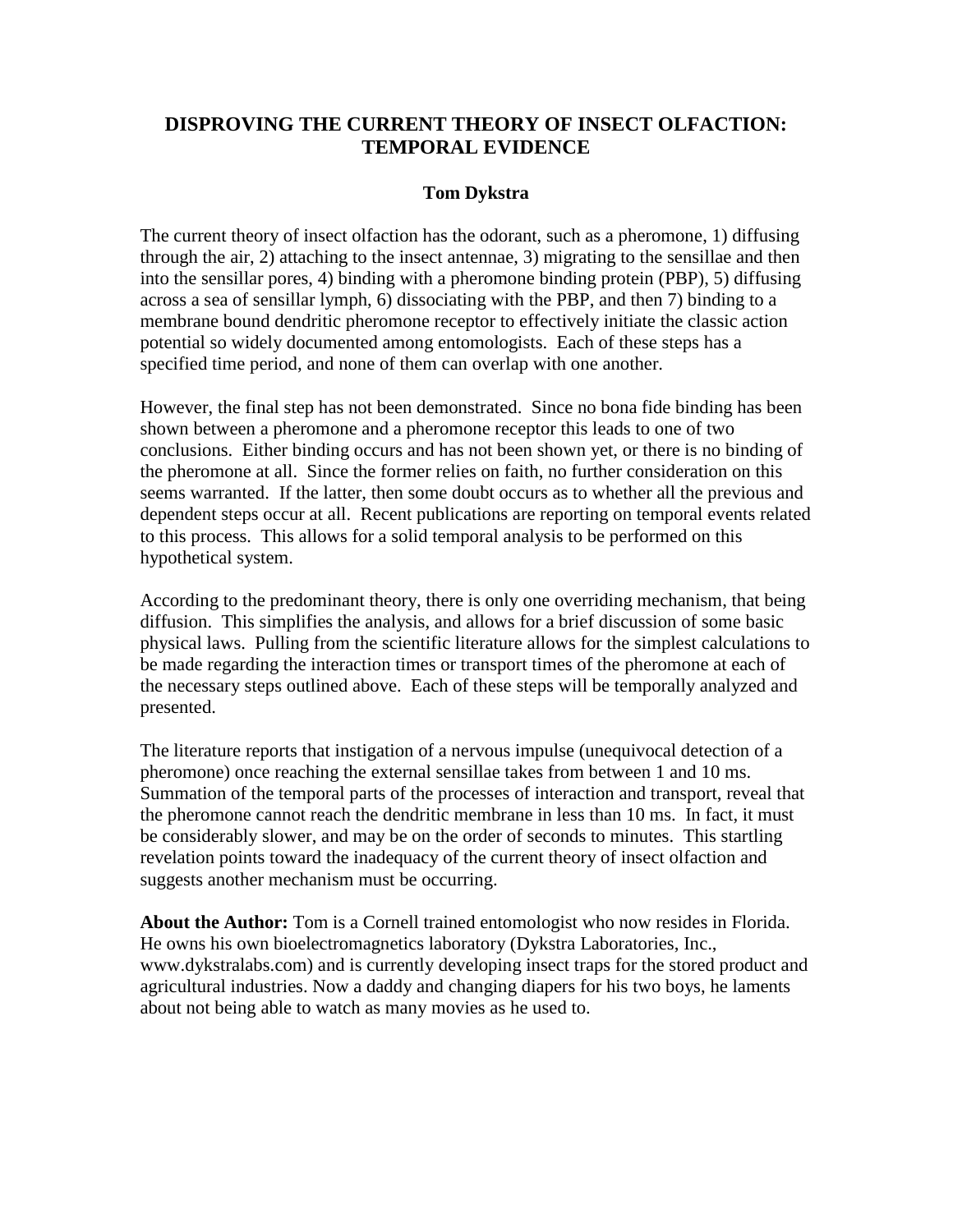# **HOMEOPATHY: ENERGETIC MECHANISM FOR INFORMATION STORAGE**

## **Glen Rein**

Water exhibits anomalous physico-chemical properties which are unique amoungst liquids. Homeopathy is considered anomalous because remedies use chemical concentrations above Avogadro's number and the lack of a theoretical model to explain the ability of water to store information and subsequently release it to influence biological systems and promote healing.

Recently DelGiudice and Preparata have pioneered the application of quantum electrodynamics (QED) to explain water memory and information storage. The theory is based on mathematically defining the coherence equations for the quantized matter field in terms of electrostatic, electromagnetic, potential and quantum fields. The theory predicts the formation of localized quantum coherent domains which can store and release electromagnetic information.

In further support for this theory, the present study investigated the effects of quantum fields to influence the structure of water. A solenoid coil was built which allowed the flow of two strands of current in either parallel or opposing (cancellation) modes. The input current was adjusted so the total power output was the same in the two modes. A classical EM field would be generated inside the solenoid in the parallel mode. However, in the cancellation mode, force fields and potential fields are all effectively zero along the z-axis inside the solenoid. Water samples placed inside the solenoid were treated for 90 minutes in both modes. Absorbed oxygen was measured with a spectrophotometer at 202-222nm. Water placed in the solenoid in cancellation mode showed a statistically significant decrease in absorption values when compared to parallel mode exposure or no exposure (controls). The results are interpreted to indicate that quantum fields which underlie the EM environment inside a solenoid can modify the structuring of water to reduce oxygen levels. This data supports DelGiuidice's theory since artificially generated quantum fields should resonate with quantum domains in water. These observations support the basic tenet of homeopathy- that chemical information can be stored for long periods of time in quantum domains. Nonetheless, despite a sound theory and experimental evidence to support it, homeopathy is still considered anomalous by mainstream science.

**About the Author:** Dr. Rein, a former Assistant Professor at Mt Sinai Medical School, is the founder of Quantum Biology Research Lab devoted to understanding the role of nonclassical forms of EM, optical and acoustic energy in healing and higher states of consciousness.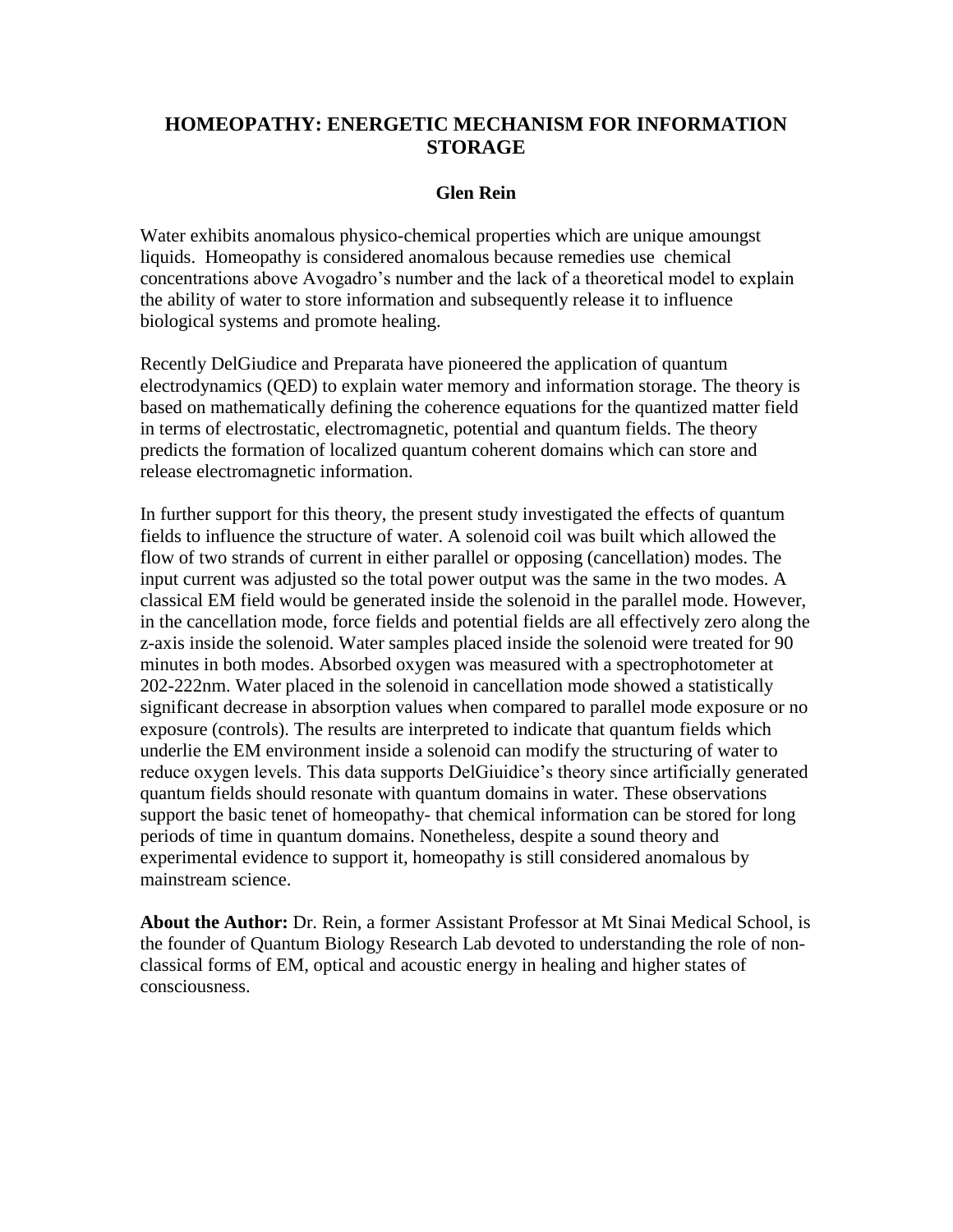# **THEORY AND DATA IN SUPPORT OF MULTIPLE UNIVERSES AND THE IMPLICATIONS OF THIS TO THE PHYSICAL AND SOCIAL SCIENCES**

#### **Courtney Brown**

Ever since Hugh Everett's proposal in 1956 that the results of certain quantum mechanical experiments could be explained by the existence of multiple universes (the so-called "many worlds" theory), scientists have pondered how to test for the existence of such alternate or parallel realities. Recent breakthroughs in the study of nonlocal consciousness has led to the development of experimental designs that directly address the issue of such alternate realms. The breakthroughs involve various attempts to predict future events under controlled conditions. With certain experimental designs, prediction works with surprising reliability. However, with other experimental designs, prediction often fails miserably. Differences between the experimental designs offer support for the existence of alternate realities as well as insight into their possible structure with respect to time. The implications of this research to the physical and social sciences cannot be overstated. The existence of alternate realities implies complete worlds that coexist with our own, including alternate versions of global societies. The possibility now exists that we may be able to observe such realities directly under scientifically controlled conditions. Dr. Brown will present evidence supporting this hypothesis as well as theory that explains how such alternate realities could in fact co-exist with our own.

#### Brief Biography:

Brown, Courtney, Ph.D., is a professor at Emory University who specializes in the application of nonlinear mathematical models to social and political phenomena. Independent of his work as a professor, he is the Director and founder of The Farsight Institute (www.farsight.org), a nonprofit research and educational organization dedicated to the study nonlocal anomalistic consciousness. He has published a number of books on the subject of remote viewing. Web site: www.courtneybrown.com. Contact email: [polscb@emory.edu.](mailto:polscb@emory.edu)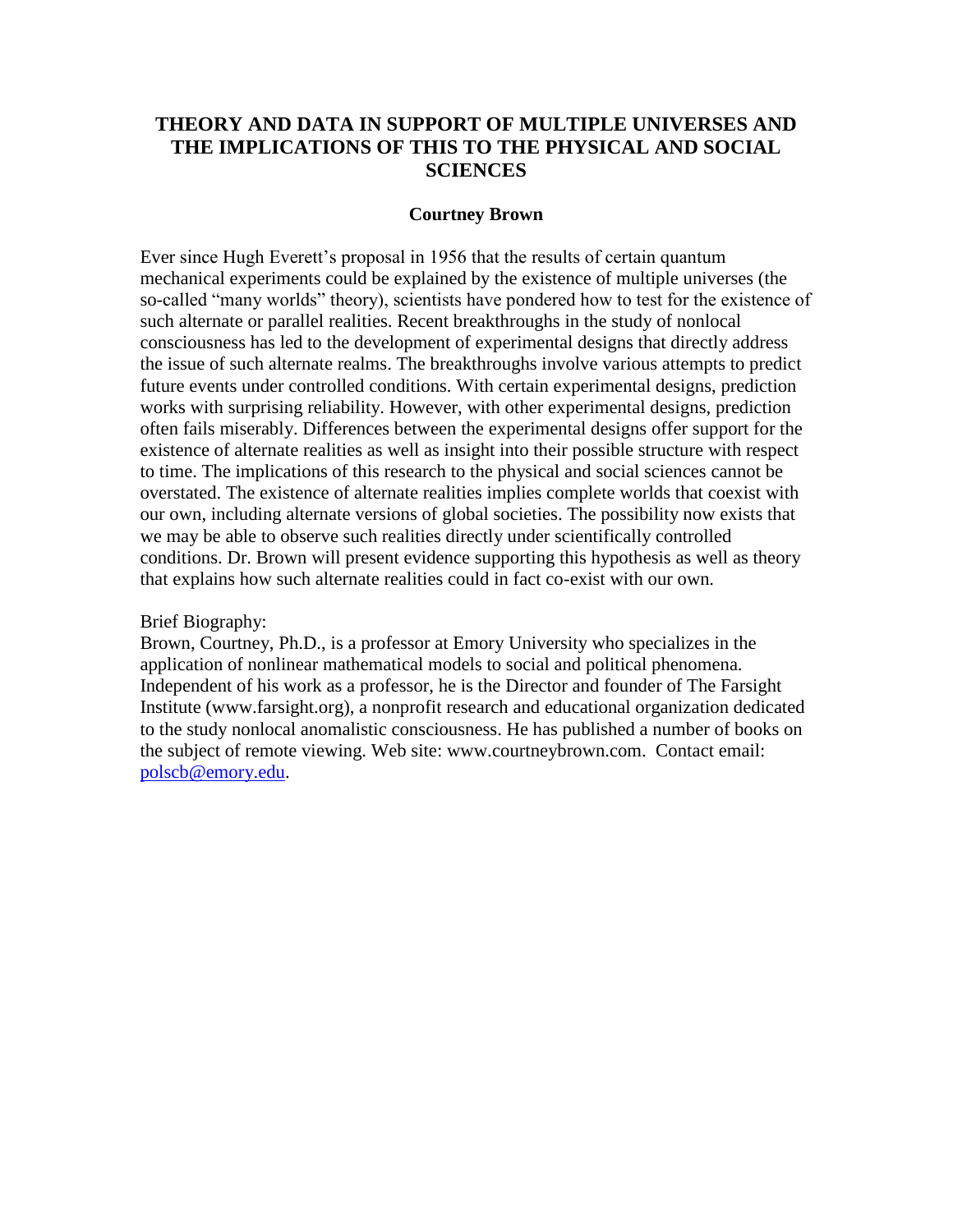## **FRAMING THE SCIENTIFIC SEARCH FOR SPIRIT**

#### **Charles Emmons**

This is a preliminary report on a sociological study of scientific approaches to the study of spirit/consciousness. More generally it falls under the sociology of knowledge, which includes an analysis of socially constructed "frames".

In the nineteenth century Spiritualists and serious scientists, as for example in the Society for Psychical Research (founded in London, 1882), undertook the study of "spiritualistic" phenomena. Clearly such research was problematic in normal science, partly because of the serious split between science and religion after Darwin, and partly because of the professionalization of science by the end of the nineteenth century. J.B. Rhine and others brought parapsychology mostly into a laboratory setting and established statistical tests of psi. They also defined paranormal abilities more as anomalous forms of communication and motor activity than as surviving or disembodied "spirit" (more of a religious concept). ESP (or "superESP") has become a more nearly normal scientific frame for the paranormal than the Spiritualist frame of spirits and ghosts.

Although there are certainly researchers today, parapsychologists and others, who study phenomena related to the survival question, the focus is more on "consciousness", a more legitimate-sounding term than "spirit." From a neuroscientific point of view, the question becomes whether alleged phenomena such as OBEs, NDEs, apparition experiences, spirit mediumship, and memories of past lives can be explained by brain physiology and function alone. By one interpretation all of these phenomena might provide evidence of consciousness apart from the body (and by extension, possible survival of consciousness after death). At a loss to identify scientifically verifiable mechanisms for "paranormal" findings, some scientists (and mystics) see quantum physics as a plausible scientific paradigm to account for apparent nonlocal connections in paranormal events that otherwise would suggest a problematic dualism of consciousness and matter.

Even researchers who consider some or all of the above anomalies to require something beyond normal neuroscientific explanations do not agree on whether they provide evidence for an out-of-body consciousness or for survival beyond death. Nor do they agree on what types of evidence are or would be the best. The question arises to what degree these issues are a matter of evidence and to what degree they reflect different socially constructed frames. Examples of some of these frames and of how they seem to impact the evaluation of evidence are presented in this paper, based on interview data and on review of the literature.

**About the Author:** Charles F. Emmons is a sociologist at Gettysburg College, author of *Guided by Spirit: A Journey into the Mind of the Medium* (with Penelope Emmons), *Chinese Ghosts and ESP*, and *At the Threshold: UFOs, Science and the New Age*. Current research: "The Scientific Search for Spirit."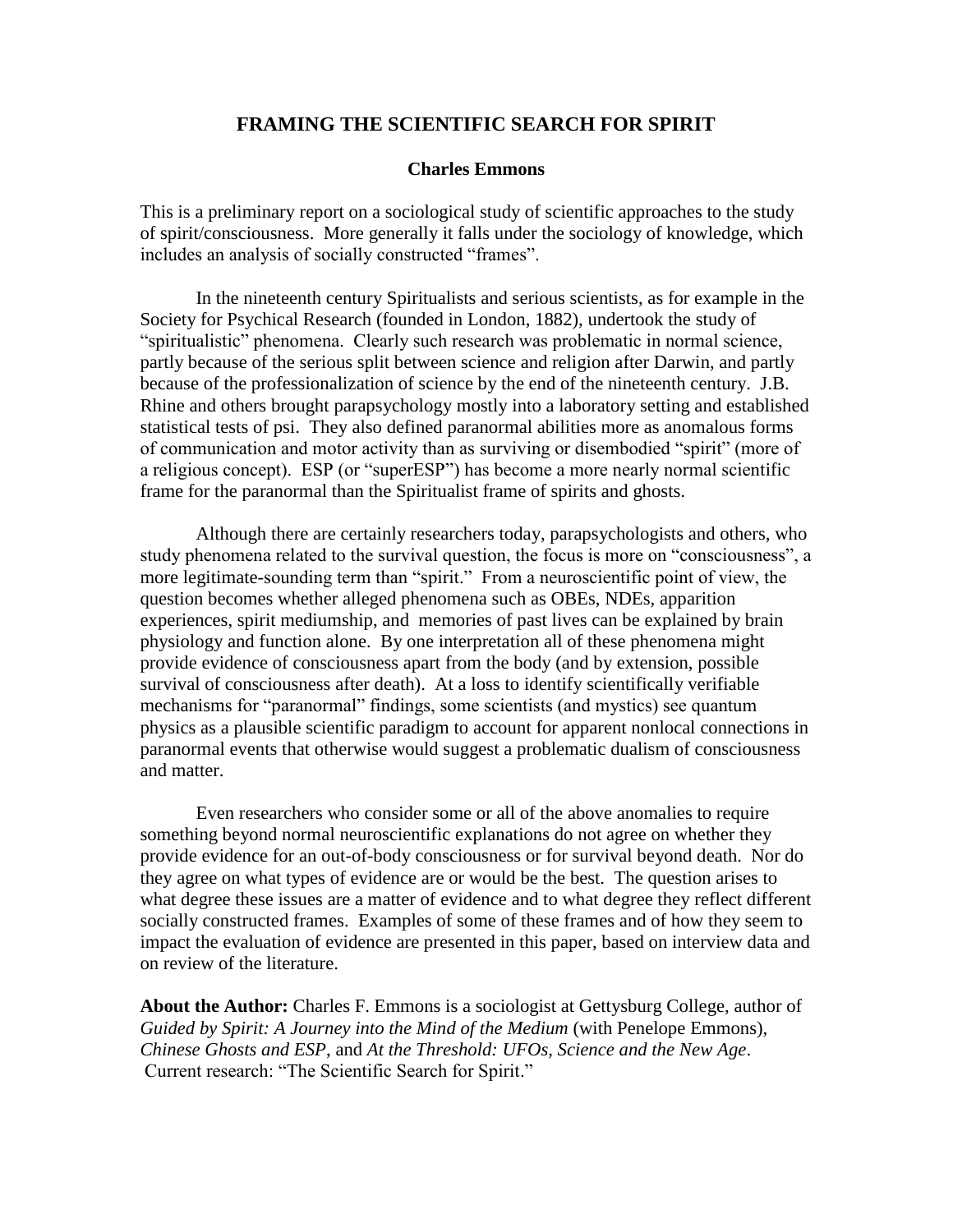## **MEDIUMSHIP UNDER THE MICROSCOPE: SCIENCE AND THE AFTERLIFE Julie Beischel**

Empirical laboratory evidence shows that certain mediums can report accurate and specific information about the deceased loved ones (termed discarnates) of living people (termed sitters) even without any prior knowledge about the sitters or the discarnates and in the complete absence of any sensory feedback. While the public's increasing fascination with the phenomenon of mediumship is visibly evident in the current rise of this topic in numerous aspects of popular culture, the traditional scientific community has only recently begun to recognize mediumship as a topic worth investigating when, in fact, the scientific study of mediums is over a century old. Mediumship findings to date, however, do not directly address which parapsychological mechanisms are involved in the anomalous information reception (AIR) by mediums. In and of themselves, the data cannot distinguish between theories including: (a) the survival of consciousness, (b) super-psi, and (c) the psychic reservoir hypothesis. At The Windbridge Institute for Applied Research in Human Potential, we engage in research that is *proof*-focused, that is, concerned with demonstrating a specific and replicable effect (i.e., AIR) in a laboratory setting, as well as research that is *process*focused and examines the mediums' experiences during communication with the deceased. The continued evaluation of the mediumship process and research addressing the survival of consciousness hypothesis are important for many reasons, including those that are academically important as well as those that are socially relevant. Mediumship research addresses the possible mechanisms at work during the processing of non-local, non-sensory information and the relationship between the mind/consciousness and the brain. In addition, mediums may be able to perform socially useful tasks such as locating missing persons or contributing to criminal investigations; the information mediums provide may contain wisdom or knowledge that could benefit scientific, technological, and/or social progress; evidence for life after death could revolutionize health care by alleviating the anxiety felt by hospice patients and their families and changing the way allopathic physicians view death; and, finally, mediumship readings may be helpful in grief counseling and recovery.

**About the Author:** Julie Beischel, PhD, is the Co-Founder and Director of Research at The Windbridge Institute for Applied Research in Human Potential. Her research interests center on the survival of consciousness hypothesis ("life after death") and include proof-focused studies on mediums' communication with discarnates and process-focused studies on mediums' experiences of that communication. Dr. Beischel received her doctorate in Pharmacology and Toxicology with a minor in Microbiology and Immunology from the University of Arizona. She was the first recipient of the William James Post-doctoral Fellowship in Mediumship and Survival Research at the University of Arizona where she served as Co-Director of the VERITAS Research Program with Dr. Gary E. Schwartz before moving the research and the screening and training of prospective research mediums to Windbridge in January of 2008. Dr. Beischel is currently a member of the Parapsychological Association and a member of the scientific advisory boards of the Rhine Research Center and the Forever Family Foundation. She is the recipient of a 2008 Bial Foundation research grant and has published peer-reviewed articles in journals including the *Journal of Scientific Exploration*, *The Journal of Parapsychology*, and *Explore: the Journal of Science and Healing*. More information about Dr. Beischel and The Windbridge Institute can be found at [www.windbridge.org](http://www.windbridge.org/)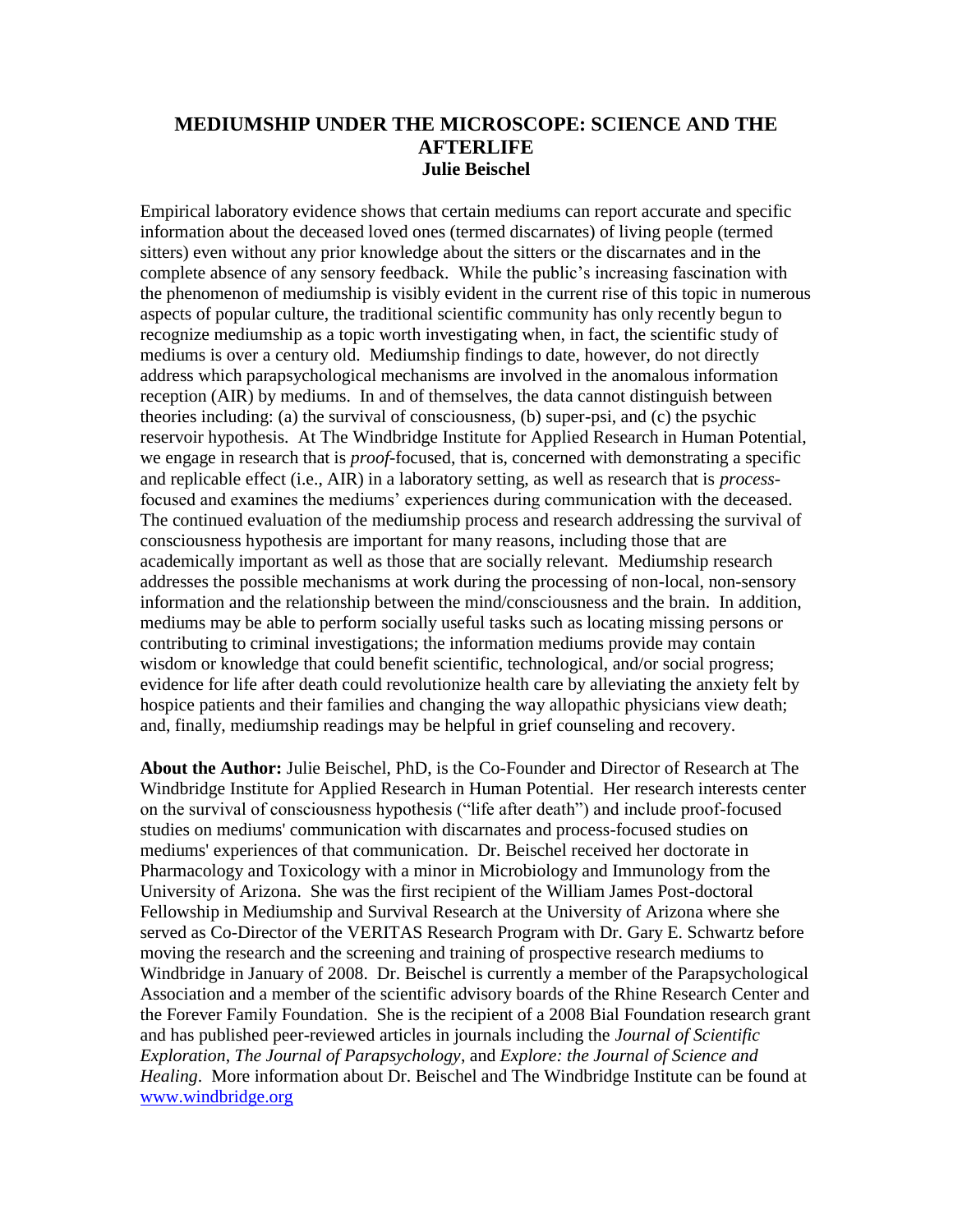## **AFTER-DEATH COMMUNICATIONS INVOLVING TWO BONDED PARAPSYCHOLOGISTS THAT CHALLENGE THE SUPER-PSI EXPLANATION Jane Katra (sponsored by Russel Targ)**

Spontaneous communications from deceased loved ones have been sensed by people in a variety of cultures throughout history. Formal research on the phenomenon of After-Death Communications (ADC) started in the 1880s in England when a group of intellectuals formed the Society for Psychical Research. In their three-year study entitled "Spontaneous Hallucinations of the Sane," thirteen percent of 17,000 people surveyed reported that while awake, they *"had a vivid impression of seeing or being touched by a living being, or of hearing a voice; which impression was not due to any external physical cause*." Many of the respondents reported that these hallucinations had occurred near the time of the communicating person's death, so an additional analysis of "death coincidences" was done, thus initiating the field of life-after-death research in 1894. The most important conclusion of the report was: *"Between deaths and apparitions of the dying person a connexion exists which is not due to chance alone. This we hold as a proved fact."* (Sidgwick et al, 1894) The evidence compiled over the past century for the survival of an intelligent component of human existence after bodily death comes from a range of studies involving trance, mental and physical mediumship, hauntings and out-of-body experiences, anomalous creativity, xenoglossy and psychopathology studies, dream visitations, apparitions, reincarnation and possession studies, near-death experiences, and most recently, instrumental transcommunication studies. This talk concerns ADC, the experience of spontaneous and unbidden contact with a deceased loved one initiated from a source outside of the recipient. The prevailing explanation for ADC for most parapsychologists has been what is known as "the super-psi hypothesis," which explains such communications as manifestations of a type of extended telepathy of the recipients who are somehow able to perceive any thoughts ever generated by any living person at any time. (Hart, 1959; Gauld, 1983) In the early 1990s this author did remote viewing research with SSE member and physicist Russell Targ. Targ's daughter Elisabeth was a psychiatrist at the time, as well as being a remote viewer, parapsychological researcher, a certified Russian translator, and a pronounced skeptic regarding the efficacy of spiritual healing. She carried out studies in distant healing with men with HIV in San Francisco using experienced healers from around the US, and reported her findings at an SSE meeting in 2001. Tragically, the next year she died of brain cancer. Before she died, the author had extensive discussions with Elisabeth about life after death, the efficacy of distant healing, her intention to contact the author after her physical death, and their joint agreement to continue to work together if at all possible. Since the death of Dr. Elisabeth Targ in 2002, the author has been the recipient of or witness to over 35 surprising and unbidden communications from her, many of them involving naïve witnesses. The author will describe some of the most compelling of the ADCs from Dr. Elisabeth Targ and discuss a theory of entangled minds extending into other dimensions involving enduring shared intentions and love, and how the Elisabeth Targ communications and other compelling data challenge the super-psi explanation of ADC.

**About the Author:** Jane Katra, Ph.D., taught at the University of Oregon in the 1980's and did remote viewing research in the 1990's. She has also practiced as a spiritual healer since 1974, after receiving instructions in a near death experience, and has coauthored with physicist Russell Targ the books Miracles of Mind: Exploring Nonlocal Consciousness and Spiritual Healing, and The Heart of the Mind. [www.janekatra.org](http://www.janekatra.org/)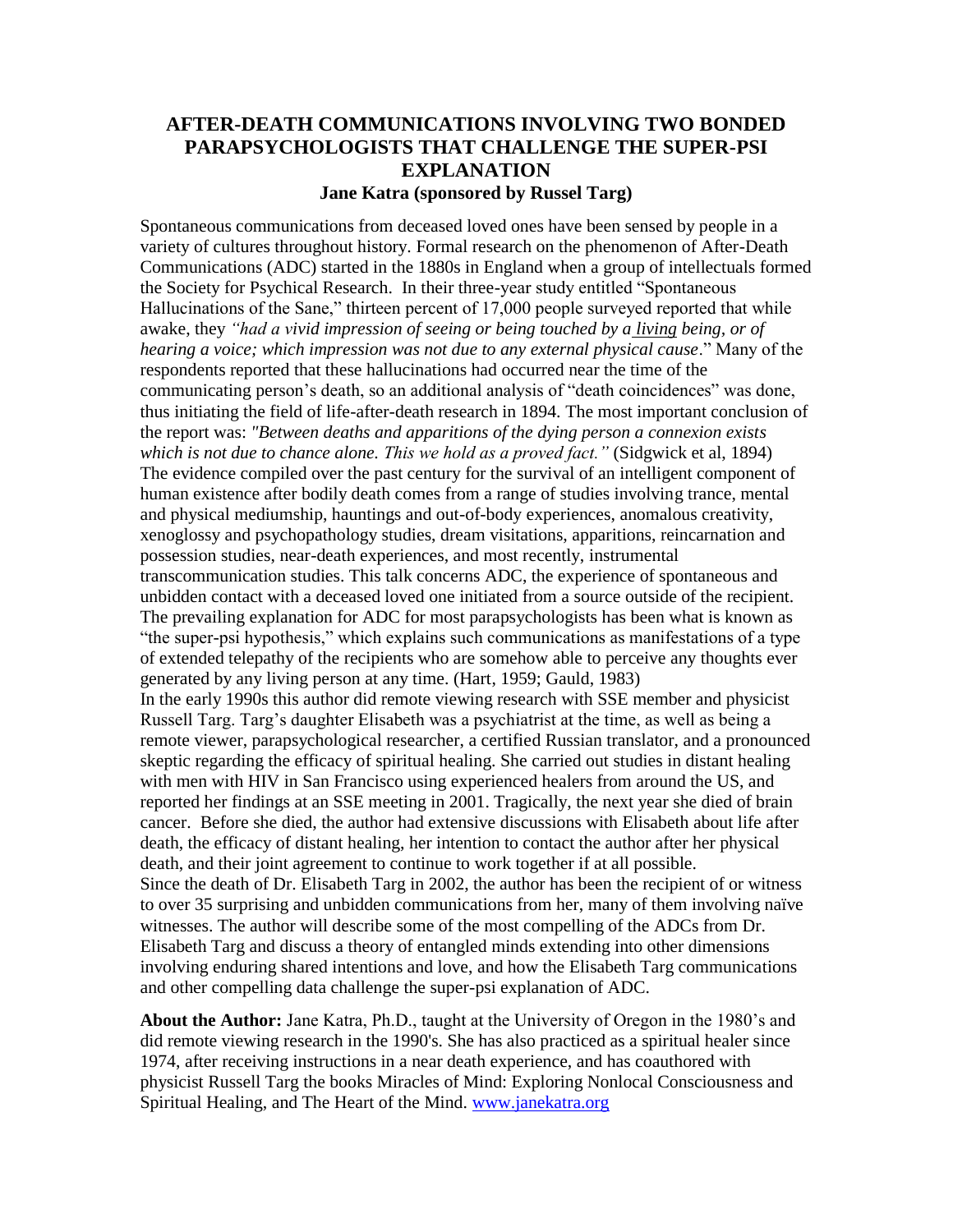## **IS POSTMORTEM SURVIVAL A SCIENTIFIC HYPOTHESIS? Bruce Greyson**

The belief that some part of human beings may survive bodily death has been around for millennia, yet it has been regarded as a scientific hypothesis only for the past century. Although some scholars still argue that belief in survival belongs to the magisterium of religion and is not amenable to scientific exploration, postmortem survival can be, and has been, operationalized in terms of empirically testable hypotheses. More than 40 years ago, a research division was founded at the University of Virginia for the scientific exploration of the survival question. Now designated the Division of Perceptual Studies within the Department of Psychiatry and Neurobehavioral Sciences, this division continues to pursue three parallel lines of empirical evidence bearing on the question of what, if anything, survives bodily death.

The first line of investigation explores the question of whether persons living today provide evidence of having lived previously, that is, of having reincarnated. This evidence may include verifiable cognitive memories from a previous life; unexpected personality traits, likes, and dislikes attributed to the previous life; unlearned skills attributed to the previous life; birthmarks and birth defects attributed to the previous life; and objective biometric similarities to the facial geometry of the previous life. The second line of investigation explores the question of whether persons now deceased still manifest consciousness in some form. This evidence may include spontaneous or induced interactive apparitions of the deceased, communication with the deceased through mediums, instrumental transcommunication or contact through physical (usually electromagnetic) devices, and the communication of keys to decipher messages encrypted by the deceased prior to death. The third line of investigation explores the question of whether the mind can function independent of the brain, a necessary (but not sufficient) condition for postmortem survival. This evidence may include unexplained recovery of lost mental functions as the brain dies, near-death experiencers with enhanced mental activity while the brain is demonstrably impaired, and out-of-body experiences with accurate perception from an extracorporeal perspective (sometimes accompanied by objective detection of a disembodied entity). The convergent evidence from these three lines of investigation provides empirical support for the scientific hypothesis of postmortem survival.

**About the Author:** Bruce Greyson, M.D., is the Chester F. Carlson Professor of Psychiatry & Neurobehavioral Sciences and Director of the Division of Perceptual Studies at the University of Virginia. He was a founder and Past President of the International Association for Near-Death Studies, and for the past 26 years has edited the *Journal of Near-Death Studies*. Dr. Greyson graduated from Cornell University with a major in psychology, received his medical degree from the State University of New York Upstate Medical College, and completed his psychiatric residency at the University of Virginia. He held faculty appointments in psychiatry at the University of Michigan and the University of Connecticut, where he was Clinical Chief of Psychiatry, before returning to the University of Virginia, in 1995. His research for the past three decades has focused on near-death experiences and has resulted in more than 70 presentations to national scientific conferences, including an international symposium at the United Nations last year, more than 100 publications in academic medical and psychological journals, 3 edited books, and several research grants and awards. He has been given Lifetime Achievement Awards by the International Association for Near-Death Studies and the Parapsychology Association, and is a Distinguished Life Fellow of the American Psychiatric Association.